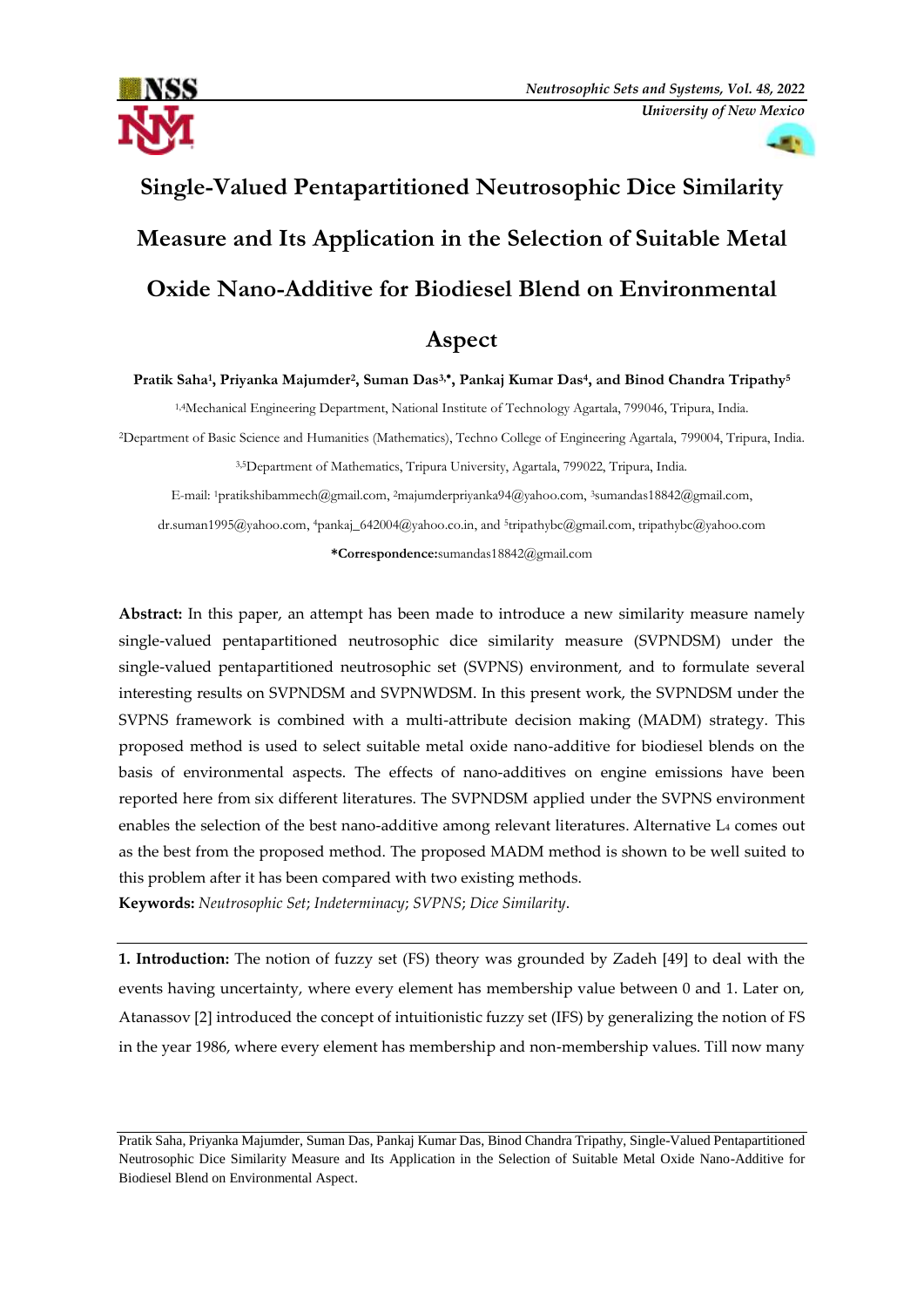We come across many situations involving indeterminacy, incompleteness which cannot be easily determined by the degrees of membership and non-membership. Keeping in mind, Smarandache [40] introduced the notion of neutrosophic set (NS) on generalizing the idea of FS and IFS to deal with the events having indeterminacy. In an NS, every element has three independent memberships values namely truth, indeterminacy and false membership values respectively, those lie between 0 and 1 each. In the recent past, many researcher around the globe used the concept of NS and their extensions for theoretical research [4-6, 8-11, 14, 24, 42, etc.]. Degree of indeterminacy membership of a mathematical expression plays an important role in every MADM problem of this real world. Afterwards, Wang et al. [45] introduced the notion of single-valued neutrosophic set (SVNS) in 2010, which is a subclass of NS. The notion of SVNS is more useful to deal with the situation involving incomplete and indeterminate information. Till now, many researcher have applied SVNS and their extensions in different branches of real-world such as fault diagnosis [46, 47], medical diagnosis [35, 36], decision-making problems [3, 7, 12-13, 15, 17-23, 25-28, 32-34, 43, 48], etc.

Recently, Mallick and Pramanik [24] investigated the notion of single-valued pentapartitioned neutrosophic set (SVPNS) by splitting the degree of indeterminacy membership into three independent components namely contradiction membership, ignorance membership and unknown membership. Das et al. [6] presented the notion of pentapartitioned neutrosophic Q-ideals of Q-algebra in 2021. Das et al. [13] proposed a MADM strategy based on the tangent similarity measure of SVPNS. Later on, Das et al. [12] established a MADM strategy based on grey relational analysis under the SVPNS environment. A MADM strategy based on cosine similarity measure of SVPNSs was established by Majumder et al. [23] to identify the most significant risk factor of COVID-19 in economy.

In this article, a new similarity measure called SVPNDSM is proposed used to select suitable metal oxide nano-additive for biodiesel blends on the basis of environmental aspects under the SVPNS environment and generate several interesting results. In addition, a MADM technique is established based on SVPNDSM within the SVPNS environment.

**Research Gap:** In the literature review, no study is found relating to SVPNDSM based MADM strategy in SVPNS.

**Motivation:** To explore the unexplored MADM strategy in SVPNS environment, a new MADM strategy under SVPNS environment based on SVPNDSM between SVPNSs is presented in this present work.

The rest of this paper has been split into the following sections: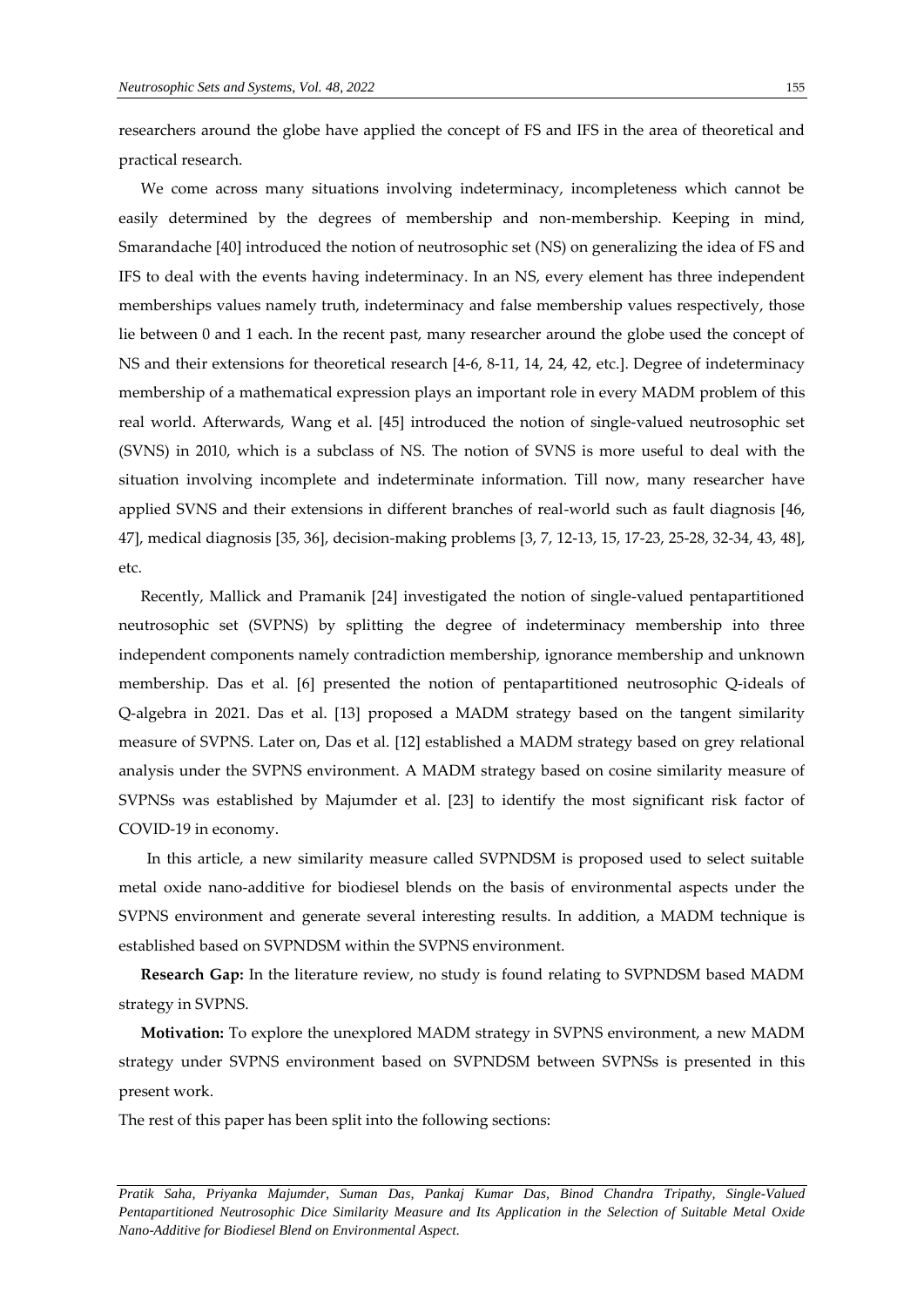Section-2 presents several basic definitions and operations on SVPNSs those are very useful for developing the main results of this paper. In section-3, Single-Valued Pentapartitioned Neutrosophic Dice Similarity Measure and Single-Valued Pentapartitioned Neutrosophic Weighted Dice Similarity Measure under the SVPNS environment is proposed. Further, we formulate some interesting results on SVPNDSM and SVPNWDSM. A MADM strategy using SVPNWDSM under the SVPNS environment is discussed in section-4. In section-5 the proposed MADM strategy is applied to a real world problem. Finally, in section 6, a comparative study has been conducted to validate the results obtained from the proposed method. In section-7, wrap up the work presented in this article.

| List of abbreviations                |                   |  |  |  |  |  |  |
|--------------------------------------|-------------------|--|--|--|--|--|--|
| <b>Full Form</b>                     | <b>Short Form</b> |  |  |  |  |  |  |
| <b>Fuzzy Set</b>                     | FS                |  |  |  |  |  |  |
| Intuitionistic Fuzzy Set             | <b>IFS</b>        |  |  |  |  |  |  |
| Neutrosophic Set                     | NS                |  |  |  |  |  |  |
| Single Valued Neutrosophic Set       | <b>SVNS</b>       |  |  |  |  |  |  |
| Single Valued Pentapartitioned       | <b>SVPNS</b>      |  |  |  |  |  |  |
| Neutrosophic Set                     |                   |  |  |  |  |  |  |
| Multi-Attribute Decision Making      | MADM              |  |  |  |  |  |  |
| Single Valued Pentapartitioned       | <b>SVPNDSM</b>    |  |  |  |  |  |  |
| Neutrosophic Dice Similarity Measure |                   |  |  |  |  |  |  |
| Single Valued Pentapartitioned       | <b>SVPNWDSM</b>   |  |  |  |  |  |  |
| Neutrosophic Weighted Dice           |                   |  |  |  |  |  |  |
| Similarity Measure                   |                   |  |  |  |  |  |  |
| Positive Ideal Solution              | PIS               |  |  |  |  |  |  |

List of abbreviations are shown in below:

#### **2. Basic Preliminaries:**

In this section some basic definitions and results are described.

**Definition 2.1.**[24] Suppose that X be a fixed set. Then R, an SVPNS over X is defined as follows:

 $R = \{(\delta, \Delta_{R}(\delta), \Gamma_{R}(\delta), \Pi_{R}(\delta), \Omega_{R}(\delta), \Phi_{R}(\delta)) : \delta \in X\},\$ 

where  $\Delta R$ ,  $\Gamma R$ ,  $\Gamma R$ ,  $\Omega R$ ,  $\Phi R$ :  $X \rightarrow [0, 1]$  represents the truth, contradiction, ignorance, unknown and falsity membership functions respectively such that  $0 \leq \Delta_{\mathbb{R}}(\delta) + \Gamma_{\mathbb{R}}(\delta) + \Gamma_{\mathbb{R}}(\delta) + \Delta_{\mathbb{R}}(\delta) + \Phi_{\mathbb{R}}(\delta) \leq 5$ , for all ∈X.

**Remark 2.1.**[24] Suppose that  $R = \{(\delta, \Delta \kappa(\delta), \Gamma \kappa(\delta), \Pi \kappa(\delta), \Omega \kappa(\delta), \Phi \kappa(\delta)) : \delta \in X\}$  be an SVPNS over X. Then, for any  $\delta \in X$ ,  $(\Delta \kappa(\delta), \Gamma \kappa(\delta), \Gamma \kappa(\delta), \Omega \kappa(\delta))$  is called an single-valued pentapartitioned neutrosophic number (SVPNN) over X.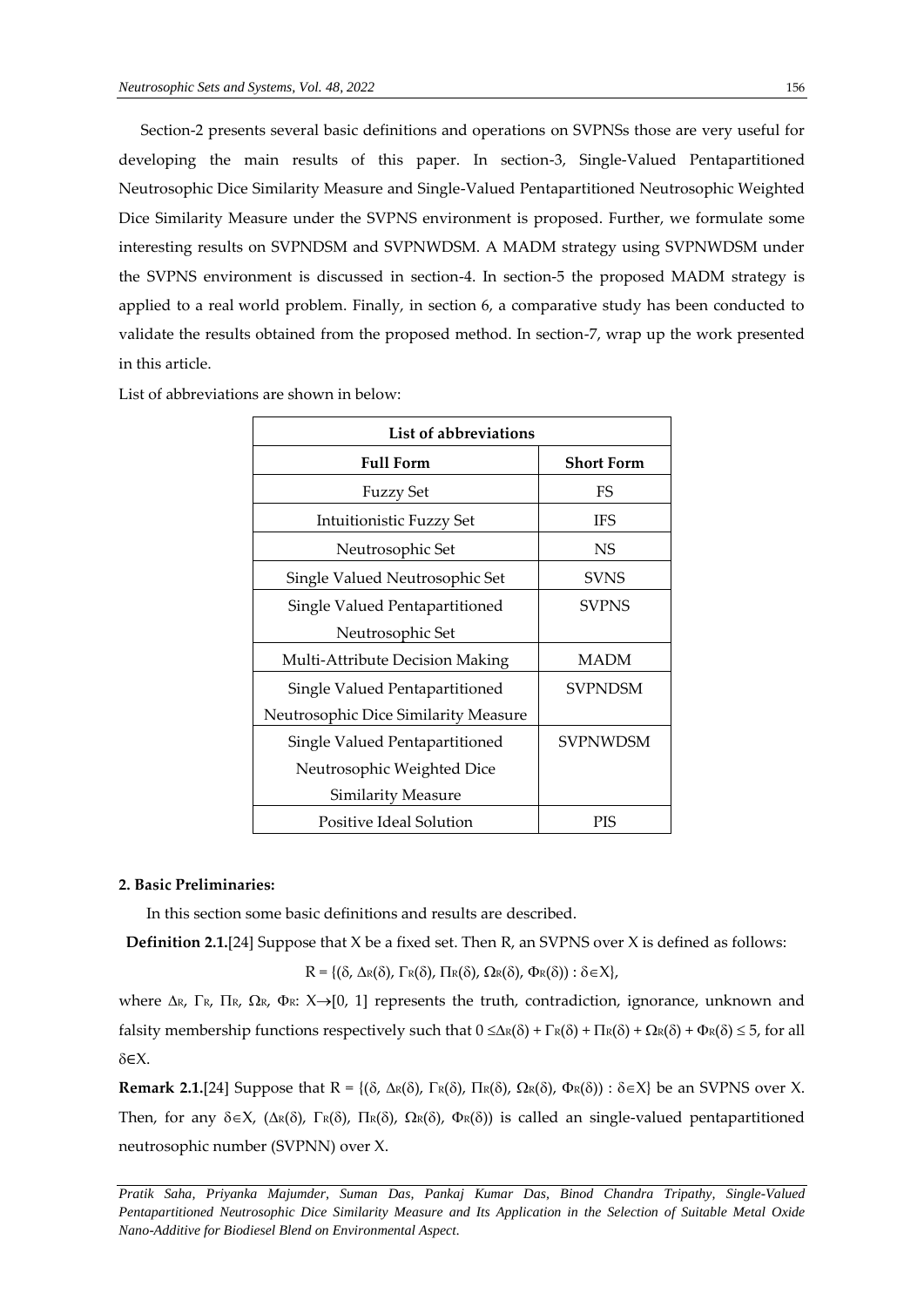**Definition 2.2.**[24] Suppose that  $W=\{(\delta, \Delta w(\delta), \Gamma w(\delta), \Pi w(\delta), \Omega w(\delta)), \Phi w(\delta)) : \delta \in X\}$  and  $M=\{(\delta, \Delta w(\delta), \Pi w(\delta), \Pi w(\delta)), \Phi w(\delta))\}$  $\Gamma_M(\delta)$ ,  $\Pi_M(\delta)$ ,  $\Omega_M(\delta)$ ,  $\Phi_M(\delta)$ ) :  $\delta \in X$ } be two SVPNSs over X. Then,

- i.  $W \subseteq M \Leftrightarrow \Delta w(\delta) \le \Delta w(\delta), \Gamma w(\delta) \le \Gamma w(\delta), \Pi w(\delta) \ge \Pi w(\delta), \Omega w(\delta) \ge \Omega w(\delta), \Phi w(\delta) \ge \Phi w(\delta)$ , for all  $\delta \in X$ ;
- ii.  $W = \{(\delta, \Phi_W(\delta), \Omega_W(\delta), 1-\Pi_W(\delta), \Gamma_W(\delta), \Delta_W(\delta)) : \delta \in X\}$  and  $M = \{(\delta, \Phi_M(\delta), \Omega_M(\delta), 1-\Pi_M(\delta), \Gamma_M(\delta), \Delta_W(\delta)) : \delta \in X\}$  $\Delta M(\delta)$ :  $\delta \in X$ ;
- iii.  $W \cup M = \{(\delta, \max \{\Delta w(\delta), \Delta w(\delta)\}, \max \{\Gamma w(\delta), \Gamma w(\delta)\}, \min \{\Pi w(\delta), \Pi w(\delta)\}, \min \{\Omega w(\delta), \Omega w(\delta)\}\)$ min  $\{\Phi_{W}(\delta), \Phi_{M}(\delta)\}: \delta \in X$ ;
- iv.  $W \cap M = \{(\delta, \min \{\Delta w(\delta), \Delta w(\delta)\}, \min \{\Gamma w(\delta), \Gamma w(\delta)\}, \max \{\Pi w(\delta), \Pi w(\delta)\}, \max \{\Omega w(\delta), \Omega w(\delta)\}\)$  $\max \{\Phi_{W}(\delta), \Phi_{M}(\delta)\}: \delta \in X\}.$

**Definition 2.3.**[24] The absolute SVPNS  $(1x)$  and null SVPNS  $(0x)$  over a fixed set X are defined by:

- i.  $1x = \{(\delta, 1, 1, 0, 0, 0) : \delta \in X\};$
- ii.  $0x = \{(\delta, 0, 0, 1, 1, 1) : \delta \in X\}.$

Clearly,  $0x \subseteq R \subseteq 1x$ , for any SVPNS R over X.

#### **3. Single-Valued Pentapartitioned Neutrosophic Dice Similarity Measure:**

This section introduces the notion of Single-Valued Pentapartitioned Neutrosophic Dice Similarity Measure and Single-Valued Pentapartitioned Neutrosophic Weighted Dice Similarity Measure, and formulates several interesting results on them under the SVPNS environment.

**Definition 3.1.** Assume that  $W = \{(\theta, \Delta w(\theta), \Gamma w(\theta), \Pi w(\theta), \Omega w(\theta), \Phi w(\theta)) : \theta \in U\}$  and  $M = \{(\theta, \Delta w(\theta), \Pi w(\theta), \Pi w(\theta), \Phi w(\theta)) : \theta \in U\}$  $\Gamma_M(\theta)$ ,  $\Pi_M(\theta)$ ,  $\Omega_M(\theta)$ ,  $\Phi_M(\theta)$ ):  $\theta \in U$ } be two SVPNSs over a fixed set U. Then, the SVPNDSM between W and M is defined by:

DSVPNDSM(W, M)

 $=\frac{1}{n}$  $\frac{1}{n}\sum_{\theta\in U}\frac{2[\Delta_W(\theta).\Delta_M(\theta)+\Gamma_W(\theta).\Gamma_M(\theta)+\Pi_W(\theta).\Pi_M(\theta)+\Omega_W(\theta).\Omega_M(\theta)+\Phi_W(\theta).\Phi_M(\theta)]}{\left[\left(\Delta_W(\theta)\right)^2+\left(\Gamma_W(\theta)\right)^2+\left(\Pi_W(\theta)\right)^2+\left(\Delta_W(\theta)\right)^2+\left(\Delta_W(\theta)\right)^2+\left(\Gamma_W(\theta)\right)^2+\left(\Gamma_M(\theta)\right)^2+\left(\Omega_W(\theta)\right)^2}\right]}$  $+\frac{1}{2}\left[\frac{(\Delta W(\theta))^2 + (\Gamma_W(\theta))^2 + (\Gamma_W(\theta))^2 + (\Omega_W(\theta))^2 + (\Delta_W(\theta))^2 + (\Delta_W(\theta))^2 + (\Gamma_W(\theta))^2 + (\Gamma_W(\theta))^2 + (\Gamma_W(\theta))^2 + (\Omega_W(\theta))^2 + (\Gamma_W(\theta))^2 + (\Gamma_W(\theta))^2 + (\Gamma_W(\theta))^2 + (\Gamma_W(\theta))^2 + (\Gamma_W(\theta))^2 + (\Gamma_W(\theta))^2 + (\Gamma_W(\theta))^2 + (\Gamma_W(\theta))^2 + (\Gamma_W(\theta))^2 + (\Gamma_W(\theta))^2 + (\Gamma_W(\theta))^2 + (\Gamma_W(\theta))^2 + (\Gamma_W(\theta))^2 + (\Gamma_W(\theta))^2 + (\Gamma_W(\theta))^2 + (\Gamma_W(\theta))^2 + (\$ 

**Example 3.1.** Let  $W=[(a,0.6,0.3,0.1,0.2,0.1), (b,0.9,0.1,0.0,0.1,0.2)]$  and  $M=[(a,1.0,0.0,0.1,0.1, 0.2),$ (b,0.8,0.0,0.0,0.1,0.0)}be two SVPNSs over U={a, b}. Then, SVPNDSM (W, M) = 0.8942758967.

**Theorem 3.1.** Suppose that DSVPNDSM (W, M) be the SVPNDSM between the SVPNSs W and M. Then, (i)  $0 \leq$  DsvPNDSM  $(W, M) \leq 1$ ;

(ii)  $D_{SVPNDSM}(W, M) = D_{SVPNDSM}(M, W);$ 

(iii)  $W = M \implies$  DSVPNDSM  $(W, M) = 1$ .

Proof. (i) Let DSVPNDSM (W, M) be the SVPNDSM between W and M.

Therefore, DSVPNDSM (W, M)

 $=\frac{1}{n}$  $\frac{1}{n}\sum_{\theta\in U}\frac{2[\Delta_W(\theta).\Delta_M(\theta)+\Gamma_W(\theta).\Gamma_M(\theta)+\Pi_W(\theta).\Pi_M(\theta)+\Omega_W(\theta).\Omega_M(\theta)+\Phi_W(\theta).\Phi_M(\theta)]}{\left[\left(\Delta_W(\theta)\right)^2+\left(\Gamma_W(\theta)\right)^2+\left(\Gamma_W(\theta)\right)^2+\left(\Omega_W(\theta)\right)^2+\left(\Phi_W(\theta)\right)^2+\left(\Gamma_M(\theta)\right)^2+\left(\Gamma_M(\theta)\right)^2+\left(\Omega_M(\theta)\right)^2}\right]}$  $\theta \in U \frac{\epsilon_{\text{LQW}}(\sigma) \Delta_{\text{M}}(\sigma) + \gamma_{\text{M}}(\sigma) + \gamma_{\text{M}}(\sigma) + \gamma_{\text{M}}(\sigma) + \gamma_{\text{M}}(\sigma) + \gamma_{\text{M}}(\sigma) + \gamma_{\text{M}}(\sigma) + \gamma_{\text{M}}(\sigma))}{[(\Delta_{\text{W}}(\theta))^2 + (\Gamma_{\text{W}}(\theta))^2 + (\Gamma_{\text{W}}(\theta))^2 + (\Gamma_{\text{M}}(\theta))^2 + (\Gamma_{\text{M}}(\theta))^2 + (\Gamma_{\text{M}}(\theta))^2 + (\Gamma_{\text{M}}(\theta))^2 + (\Gamma_{\text{M}}(\theta))^2$ 

It is known that,  $0 \leq \Delta_W(\theta) \leq 1$ ,  $0 \leq \Delta_W(\theta) \leq 1$ ,  $0 \leq \Gamma_W(\theta) \leq 1$ ,  $0 \leq \Gamma_W(\theta) \leq 1$ ,  $0 \leq \Pi_W(\theta) \leq 1$ ,  $0 \leq \Pi_W(\theta) \leq 1$ ,  $0 \leq \Pi_W(\theta) \leq 1$  $\leq \Omega_W(\theta) \leq 1$ ,  $0 \leq \Omega_M(\theta) \leq 1$ ,  $0 \leq \Phi_W(\theta) \leq 1$  and  $0 \leq \Phi_M(\theta) \leq 1$ , for each  $\theta \in U$ .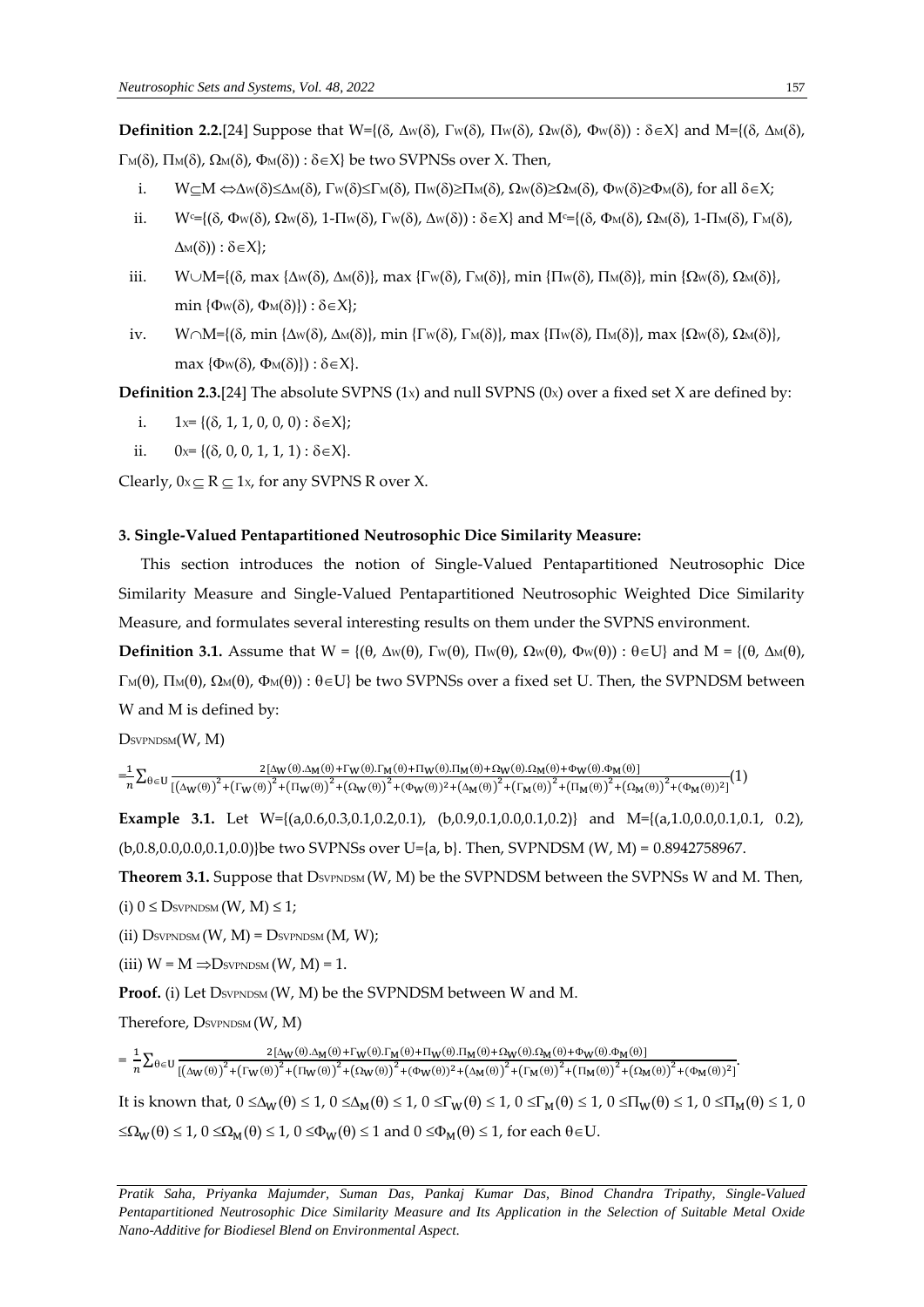$\Rightarrow 0 \leq \Delta_W(\theta) \cdot \Delta_M(\theta) \leq 1$ ,  $0 \leq \Gamma_W(\theta) \cdot \Gamma_M(\theta) \leq 1$ ,  $0 \leq \Pi_W(\theta) \cdot \Pi_M(\theta) \leq 1$ ,  $0 \leq \Omega_W(\theta) \cdot \Omega_M(\theta) \leq 1$ , 0  $\leq \Phi_W(\theta)$ .  $\Phi_M(\theta) \leq 1$ ,  $0 \leq (\Delta_W(\theta))^{2} \leq 1$ ,  $0 \leq (\Gamma_W(\theta))^{2} \leq 1$ ,  $0 \leq (\Pi_W(\theta))^{2} \leq 1$ ,  $0 \leq (\Omega_W(\theta))^{2} \leq 1$ ,  $0 \leq (\Phi_W(\theta))^{2} \leq 1$ , for each  $\theta \in U$ .

 $\Rightarrow \theta \le (\Delta_W(\theta))^2 + (\Gamma_W(\theta))^2 + (\Pi_W(\theta))^2 + (\Omega_W(\theta))^2 + (\Phi_W(\theta))^2 + (\Delta_M(\theta))^2 + (\Gamma_M(\theta))^2 + (\Pi_M(\theta))^2$  $\left(\Omega_{\rm M}(\theta)\right)^2 + \left(\Phi_{\rm M}(\theta)\right)^2 \leq 10, \ \ 0 \leq \Delta_{\rm W}(\theta).\Delta_{\rm M}(\theta) + \Gamma_{\rm W}(\theta).\Gamma_{\rm M}(\theta) + \Pi_{\rm W}(\theta).\Pi_{\rm M}(\theta) + \Omega_{\rm W}(\theta).\Omega_{\rm M}(\theta) +$  $\Phi_{\text{W}}(\theta)$ .  $\Phi_{\text{M}}(\theta) \le 5$ , for each  $\theta \in U$ .

0 2[W().M()+W().M()+W().M()+W().M()+W().M()] [(W()) 2 +(W()) 2 +(W()) 2 +(W()) 2 +(W()) <sup>2</sup>+(M()) 2 +(M()) 2 +(M()) 2 +(M()) 2 +(M()) 2] 1, U.

0 ∑ 2[W().M()+W().M()+W().M()+W().M()+W().M()]  $\theta \in U \frac{2\left[\Delta W(\theta) \cdot \Delta M(\theta) + 1 \cdot W(\theta) \cdot 1 \cdot M(\theta) + 1 \cdot W(\theta) \cdot 1 \cdot M(\theta) + 2 \cdot W(\theta) \cdot 2 \cdot M(\theta) + \Phi W(\theta) \cdot 2 \cdot M(\theta)\right]}{\left[\left(\Delta W(\theta)\right)^2 + \left(\Gamma_W(\theta)\right)^2 + \left(\Gamma_W(\theta)\right)^2 + \left(\Omega_W(\theta)\right)^2 + \left(\Phi_W(\theta)\right)^2 + \left(\Delta_M(\theta)\right)^2 + \left(\Gamma_W(\theta)\right)^2 + \left(\Gamma_W(\theta)\right)^2 + \left(\Phi_W(\theta) \cdot 2 \cdot M(\theta) + \Phi$ 

$$
\Rightarrow 0\leq^{\hspace{-0.5mm}-1}_{n}\hspace{-0.5mm}\sum_{\theta \in U}\frac{2[\Delta_W(\theta)\Delta_M(\theta)+\Gamma_W(\theta).\Gamma_M(\theta)+\Pi_W(\theta).\Pi_M(\theta)+\Omega_W(\theta)\Delta_M(\theta)+\Omega_W(\theta)\Phi_M(\theta)]}{\left[\left(\Delta_W(\theta)\right)^2+\left(\Gamma_W(\theta)\right)^2+\left(\Pi_W(\theta)\right)^2+\left(\Omega_W(\theta)\right)^2+\left(\Phi_W(\theta)\right)^2+\left(\Delta_M(\theta)\right)^2+\left(\Gamma_M(\theta)\right)^2+\left(\Pi_M(\theta)\right)^2+\left(\Omega_M(\theta)\right)^2\right]}\leq 1
$$

 $\Rightarrow$  0  $\leq$  DsvpNDSM  $(W, M) \leq 1$ .

Therefore,  $0 \leq$  DsvPNDSM  $(W, M) \leq 1$ .

(ii) We have,  $D_{SVPNDSM}(W, M)$ 

$$
=\frac{1}{n}\underset{}{\sum_{\theta\in U}\frac{2[\Delta_{W}(\theta).\Delta_{M}(\theta)+\Gamma_{W}(\theta).\Gamma_{M}(\theta)+\Pi_{W}(\theta).\Pi_{M}(\theta)+\Omega_{W}(\theta).\Omega_{M}(\theta)+\Phi_{W}(\theta).\Phi_{M}(\theta)]}{[\Delta_{W}(\theta)]^{2}+[\Gamma_{W}(\theta)]^{2}+[\Omega_{W}(\theta)]^{2}+(\Delta_{W}(\theta))^{2}+(\Delta_{M}(\theta))^{2}+[\Gamma_{M}(\theta)]^{2}+[\Gamma_{M}(\theta)]^{2}+(\Delta_{M}(\theta))^{2}+(\Delta_{M}(\theta))^{2}+(\Delta_{M}(\theta))^{2}]}}
$$

$$
=\frac{1}{n}\sum\nolimits_{\theta \in U} \frac{2[\Delta_M(\theta).\Delta_W(\theta)+\Gamma_M(\theta).\Gamma_W(\theta)+\Pi_M(\theta).\Pi_W(\theta)+\Omega_M(\theta).\Omega_W(\theta)+\Phi_M(\theta).\Phi_W(\theta)]}{\left[(\Phi_W(\theta))^2+\left(\Delta_M(\theta)\right)^2+\left(\Gamma_M(\theta)\right)^2+\left(\Pi_M(\theta)\right)^2+\left(\Delta_M(\theta)\right)^2+\left(\Delta_W(\theta)\right)^2+\left(\Delta_W(\theta)\right)^2+\left(\Gamma_W(\theta)\right)^2+\left(\Pi_W(\theta)\right)^2+\left(\Pi_W(\theta)\right)^2+\left(\Pi_W(\theta)\right)^2+\left(\Pi_W(\theta)\right)^2+\left(\Pi_W(\theta)\right)^2+\left(\Pi_W(\theta)\right)^2+\left(\Pi_W(\theta)\right)^2+\left(\Pi_W(\theta)\right)^2+\left(\Pi_W(\theta)\right)^2+\left(\Pi_W(\theta)\right)^2+\left(\Pi_W(\theta)\right)^2+\left(\Pi_W(\theta)\right)^2+\left(\Pi_W(\theta)\right)^2+\left(\Pi_W(\theta)\right)^2+\left(\Pi_W(\theta)\right)^2+\left(\Pi_W(\theta)\right)^2+\left(\Pi_W(\theta)\right)^2+\left(\Pi_W(\theta)\right)^2+\left(\Pi_W(\theta)\right)^2+\left(\Pi_W(\theta)\right)^2+\left(\Pi_W(\theta)\right)^2+\left(\Pi_W(\theta)\right)^2+\left(\Pi_W(\theta)\right)^2+\left(\Pi_W(\theta)\right)^2+\left(\Pi_W(\theta)\right)^2+\left(\Pi_W(\theta)\right)^2+\left(\Pi_W(\theta)\right)^2+\left(\Pi_W(\theta)\right)^2+\left(\Pi_W(\theta)\right)^2+\left(\Pi_W(\theta)\right)^2+\left(\Pi_W(\theta)\right)^2+\left(\Pi_W(\theta)\right)^2+\left(\Pi_W(\theta)\right)^2+\left(\Pi_W(\theta)\right)^2+\left(\Pi_W(\theta)\right)^2+\left(\Pi_W(\theta)\right)^2+\left(\Pi_W(\theta)\right)^2+\left(\Pi_W(\theta)\right)^2+\left(\Pi_W(\theta)\right)^2+\left(\Pi_W(\theta)\right)^2+\left(\Pi_W(\theta)\right)^2+\left(\Pi_W(\theta)\right)^2+\left(\Pi_W(\theta)\right)^2+\left(\Pi_W(\theta)\right)^2+\left(\Pi_W(\theta)\right)^2+\left(\Pi_W(\theta)\right)^2+\left(\Pi_W(\theta)\right)^2+\left(\Pi_W(\theta)\right)^2+\left(\Pi_W(\theta)\right)^2+\left(\Pi_W(\theta)\right)^2+\left(\Pi_W(\theta)\right)^2+\left(\Pi_W(\theta)\right)^2+\left(\Pi_W(\theta)\right)^2+\left(\Pi_W(\theta)\right)^2
$$

 $=$  D<sub>svPNDSM</sub>  $(M, W)$ 

Therefore,  $D_{SVPNDSM}(W, M) = D_{SVPNDSM}(M, W)$ .

(iii) Suppose that W and M be two SVPNSs over a fixed set U such that  $W = M$ . Let  $D_{SVPNDSM}(W, M)$ be the SVPNDSM between the SVPNSs W and M.

Now,  $W = M$ 

$$
\Rightarrow \Delta_W(\theta) = \Delta_M(\theta), \ \Gamma_W(\theta) = \Gamma_M(\theta), \ \Pi_W(\theta) = \Pi_M(\theta), \ \Omega_W(\theta) = \Omega_M(\theta) \text{ and } \Phi_W(\theta) = \Phi_M(\theta), \text{ for each } \theta \in U.
$$
  
\n
$$
\Rightarrow \Delta_W(\theta) \cdot \Delta_M(\theta) = (\Delta_W(\theta))^2, \quad \Gamma_W(\theta) \cdot \Gamma_M(\theta) = (\Gamma_W(\theta))^2, \quad \Pi_W(\theta) \cdot \Pi_M(\theta) = (\Pi_W(\theta))^2,
$$
  
\n
$$
\Omega_W(\theta) \cdot \Omega_M(\theta) = (\Omega_W(\theta))^2 \text{ and } \Phi_W(\theta) \cdot \Phi_M(\theta) = (\Phi_W(\theta))^2, \text{ for each } \theta \in U.
$$
  
\n
$$
\Rightarrow 2[\Delta_W(\theta) \cdot \Delta_M(\theta) + \Gamma_W(\theta) \cdot \Gamma_M(\theta) + \Pi_W(\theta) \cdot \Pi_M(\theta) + \Omega_W(\theta) \cdot \Omega_M(\theta) + \Phi_W(\theta) \cdot \Phi_M(\theta)] = [(\Delta_W(\theta))^2 + (\Gamma_W(\theta))^2 + (\Pi_W(\theta))^2 + (\Pi_W(\theta))^2 + (\Pi_W(\theta))^2 + (\Pi_W(\theta))^2]
$$
  
\n
$$
(\Phi_M(\theta))^2
$$
, for each  $\theta \in U$ .

$$
\frac{2[\Delta_{M}(\theta).\Delta_{W}(\theta)+\Gamma_{M}(\theta).\Gamma_{W}(\theta)+\Pi_{W}(\theta).\Pi_{W}(\theta)+\Omega_{M}(\theta).\Omega_{W}(\theta)+\Phi_{M}(\theta).\Phi_{W}(\theta)]}{[(\Phi_{W}(\theta))^{2}+(\Delta_{M}(\theta))^{2}+(\Gamma_{M}(\theta))^{2}+(\Gamma_{M}(\theta))^{2}+(\Delta_{M}(\theta))^{2}+(\Delta_{W}(\theta))^{2}+(\Gamma_{W}(\theta))^{2}+(\Gamma_{W}(\theta))^{2}+(\Gamma_{W}(\theta))^{2}+(\Omega_{W}(\theta))^{2}]}=1, \forall \theta \in U.
$$
  
\n
$$
\Rightarrow \sum_{\theta \in U} \frac{2[\Delta_{M}(\theta).\Delta_{W}(\theta)+\Gamma_{M}(\theta).\Gamma_{W}(\theta)+\Pi_{M}(\theta).\Pi_{W}(\theta)+\Omega_{M}(\theta).\Omega_{W}(\theta)+\Phi_{M}(\theta).\Phi_{W}(\theta)]}{[(\Phi_{W}(\theta))^{2}+(\Delta_{M}(\theta))^{2}+(\Gamma_{M}(\theta))^{2}+(\Gamma_{M}(\theta))^{2}+(\Omega_{W}(\theta))^{2}+(\Omega_{W}(\theta))^{2}+(\Gamma_{W}(\theta))^{2}+(\Gamma_{W}(\theta))^{2}+(\Omega_{W}(\theta))^{2}]}=n.
$$
  
\n
$$
\Rightarrow \frac{1}{n} \sum_{\theta \in U} \frac{2[\Delta_{M}(\theta).\Delta_{W}(\theta)+\Gamma_{M}(\theta).\Gamma_{W}(\theta)+\Pi_{M}(\theta).\Pi_{W}(\theta)+\Omega_{M}(\theta).\Omega_{W}(\theta)+\Phi_{M}(\theta).\Phi_{W}(\theta)]}{[(\Phi_{W}(\theta))^{2}+(\Delta_{M}(\theta))^{2}+(\Gamma_{M}(\theta))^{2}+(\Gamma_{M}(\theta))^{2}+(\Omega_{W}(\theta))^{2}+(\Omega_{W}(\theta))^{2}+(\Gamma_{W}(\theta))^{2}+(\Omega_{W}(\theta))^{2}]}=1.
$$
  
\n
$$
\Rightarrow D_{\text{SVPNDSM}}(M, W) = 1.
$$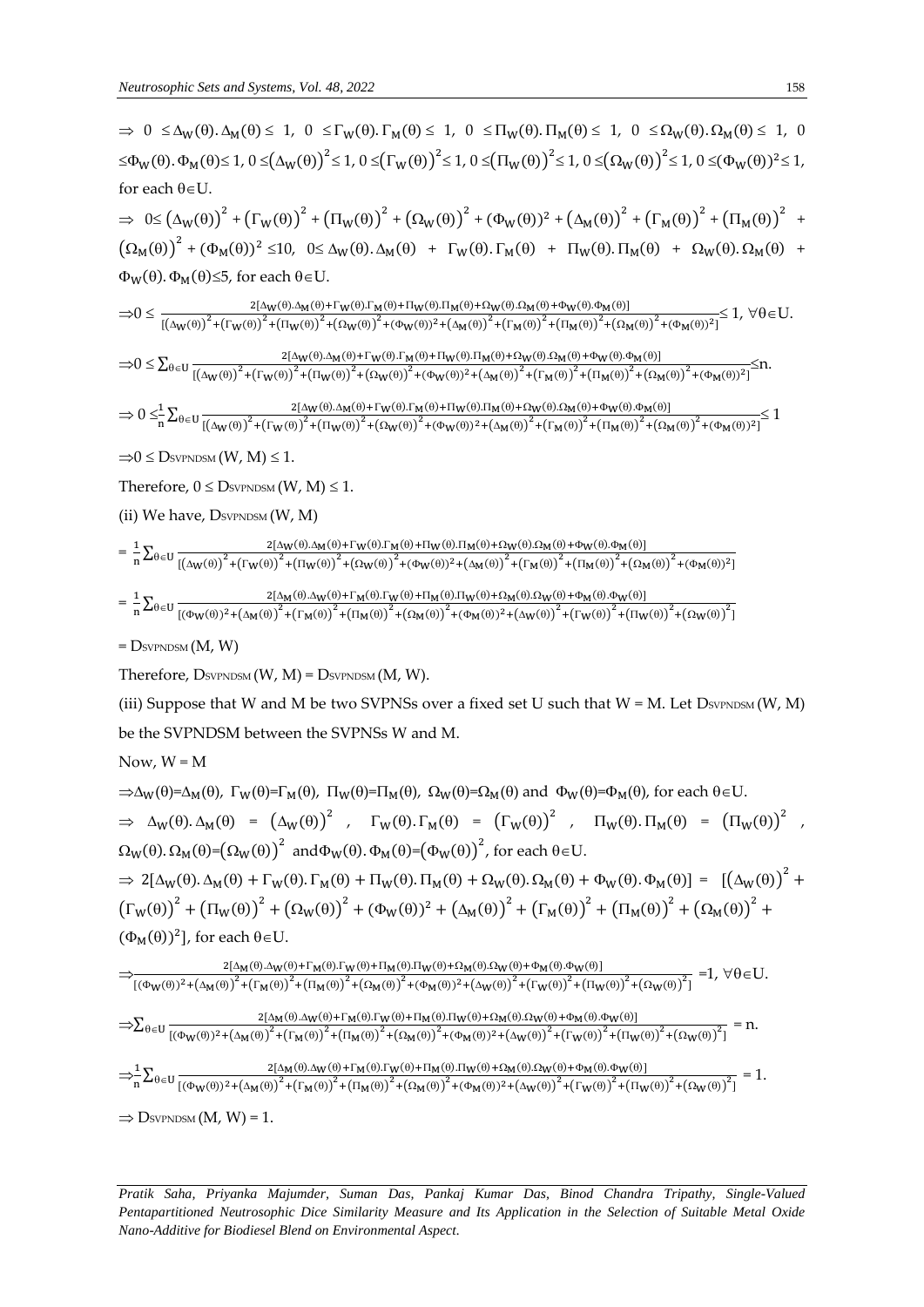**Definition 3.2.** Assume that  $W = \{(\theta, \Delta w(\theta), \Gamma w(\theta), \Pi w(\theta), \Omega w(\theta), \Phi w(\theta)) : \theta \in U\}$  and  $M = \{(\theta, \Delta w(\theta), \Pi w(\theta), \Pi w(\theta), \Omega w(\theta)) : \theta \in U\}$  $\Gamma_M(\theta)$ ,  $\Pi_M(\theta)$ ,  $\Omega_M(\theta)$ ,  $\Phi_M(\theta)$ ):  $\theta \in U$ } be two SVPNSs over a fixed set U. Then, the SVPNWDSM between two SVPNSs W and M is defined by:

DSVPNWDSM (W, M)

 $= \sum_{\theta \in U} w_{\theta} \cdot \frac{2[\Delta_W(\theta) \cdot \Delta_M(\theta) + \Gamma_W(\theta) \cdot \Gamma_M(\theta) + \Pi_W(\theta) \cdot \Pi_M(\theta) + \Omega_W(\theta) \cdot \Omega_M(\theta) + \Phi_W(\theta) \cdot \Phi_M(\theta)]}{\left[2\Delta_W(\theta) \cdot \frac{(\Delta_W(\theta) \cdot \Delta_M(\theta) + \Gamma_M(\theta) \cdot \Gamma_M(\theta) \cdot \Pi_M(\theta) + \Omega_M(\theta) \cdot \Delta_M(\theta) + \Omega_M(\theta) \cdot \Pi_M(\theta) + \Omega_M(\theta) \cdot \Pi_M(\theta) \cdot \Pi_M(\theta) + \Omega_M(\theta) \cdot \Omega_M(\theta) + \Phi_M$  $\theta \in U$   $W_{\theta}$   $\cdot \frac{2[{\Delta_W(\theta)}]^2 + ({\Gamma_W(\theta)})^2 + ({\Omega_W(\theta)})^2 + ({\Omega_W(\theta)})^2 + ({\Omega_W(\theta)})^2 + ({\Delta_W(\theta)})^2 + ({\Gamma_M(\theta)})^2 + ({\Gamma_M(\theta)})^2 + ({\Gamma_M(\theta)})^2 + ({\Gamma_M(\theta)})^2 + ({\Omega_W(\theta)})^2 + ({\Omega_W(\theta)})^2 + ({\Omega_W(\theta)})^2 + ({\Omega_W(\theta)})^2 + ({\Omega_W(\theta)})^2 + ({\Omega_W(\theta)})^2 + ({\Omega_W(\theta)})^2 + ({\Omega_W(\theta)})^2 + ({\Omega_W(\theta)})^2 + ({\Omega_W(\theta)})^$ 

**Example 3.2.** Consider the SVPNSs W and M on U given in Example 3.1. Assume that  $w_1$ =0.6,  $w_2$ = 0.4 be the corresponding weights of the SVPNSs W and M respectively. Then, SVPNWDSM (W, M) = 0.8810258129.

Theorem 3.2. Suppose that  $D_{SVPNWDSM}(W, M)$  be the SVPNWDSM between the SVPNSs W and M. Then, the following holds:

(i)  $0 \leq$  DsvpNWDSM  $(W, M) \leq 1$ ;

(ii)  $D<sub>SVPNWDSM</sub>(W, M) = D<sub>SVPNWDSM</sub>(M, W);$ 

(iii)  $W = M \Rightarrow D$ SVPNWDSM  $(W, M) = 1$ .

**Proof.** (i) Suppose that  $D<sub>SVPNWDSM</sub>$  (W, M) be the SVPNWDSM between the SVPNSs W and M, where DSVPNWDSM (W, M)

 $= \sum_{\theta \in U} w_{\theta} \cdot \frac{2[\Delta_W(\theta) \Delta_M(\theta) + \Gamma_W(\theta) \Gamma_M(\theta) + \Pi_W(\theta) \Pi_M(\theta) + \Omega_W(\theta) \Omega_M(\theta) + \Phi_W(\theta) \Omega_M(\theta)]}{\left[ (\Delta_W(\theta) \Delta_M(\theta) + \Delta_M(\theta) \Gamma_M(\theta) + \Omega_M(\theta) \Delta_M(\theta) + \Omega_M(\theta) \Omega_M(\theta) + \Omega_M(\theta) \Omega_M(\theta) \Omega_M(\theta) \right]}$  $\theta \in U \text{ } W_{\theta} \cdot \frac{\mathbb{E}[(\Delta_W(\theta))^2 + (\Gamma_W(\theta))^2 + (\Gamma_W(\theta))^2 + (\Delta_W(\theta))^2 + (\Delta_W(\theta))^2 + (\Delta_W(\theta))^2 + (\Gamma_M(\theta))^2 + (\Gamma_M(\theta))^2 + (\Omega_M(\theta))^2 + (\Omega_M(\theta))^2 + (\Omega_M(\theta))^2]}{[(\Delta_W(\theta))^2 + (\Gamma_W(\theta))^2 + (\Gamma_M(\theta))^2 + (\Delta_W(\theta))^2 + (\Delta_W(\theta))^2 + (\Gamma_M(\theta))^2 + (\Omega_M(\theta))^2 + (\Omega_M(\theta))^2 + (\Omega_M(\theta))^2 + (\Omega_M(\theta))^2 + (\Omega_M(\theta))^2 + (\Omega_M(\theta))^2 + (\Omega_M(\theta))^2 + (\Omega$ 

It is known that,

 $0 \leq \Delta_W(\theta) \leq 1$ ,  $0 \leq \Delta_M(\theta) \leq 1$ ,  $0 \leq \Gamma_W(\theta) \leq 1$ ,  $0 \leq \Gamma_M(\theta) \leq 1$ ,  $0 \leq \Pi_W(\theta) \leq 1$ ,  $0 \leq \Gamma_M(\theta) \leq 1$ ,  $0 \leq \Omega_W(\theta) \leq 1$ ,  $0 \leq \Omega$  $\leq \Omega_M(\theta) \leq 1, 0 \leq \Phi_W(\theta) \leq 1$  and  $0 \leq \Phi_M(\theta) \leq 1$ , for each  $\theta \in U$ .  $0 \leq \Delta_W(\theta) \cdot \Delta_M(\theta) \leq 1$ ,  $0 \leq \Gamma_W(\theta) \cdot \Gamma_M(\theta) \leq 1$ ,  $0 \leq \Pi_W(\theta) \cdot \Pi_M(\theta) \leq 1$ ,  $0 \leq \Omega_W(\theta) \cdot \Omega_M(\theta) \leq 1$ ,  $0 \leq$  $\Phi_{\mathsf{W}}(\theta).\Phi_{\mathsf{M}}(\theta) \leq 1, 0 \leq \big(\Delta_{\mathsf{W}}(\theta)\big)^2 \leq 1, 0 \leq \big(\Gamma_{\mathsf{W}}(\theta)\big)^2 \leq 1, 0 \leq \big(\Pi_{\mathsf{W}}(\theta)\big)^2 \leq 1, 0 \leq \big(\Omega_{\mathsf{W}}(\theta)\big)^2 \leq 1, 0 \leq \big(\Omega_{\mathsf{W}}(\theta)\big)^2$  $(\Phi_W(\theta))^2 \leq 1$ , for each  $\theta \in U$ .

 $\Rightarrow \Theta \leq (\Delta_W(\theta))^2 + (\Gamma_W(\theta))^2 + (\Pi_W(\theta))^2 + (\Omega_W(\theta))^2 + (\Phi_W(\theta))^2 + (\Delta_M(\theta))^2 + (\Gamma_M(\theta))^2 + (\Pi_M(\theta))^2 + (\Pi^2 \cdot \theta)^2 + (\Pi^2 \cdot \theta)^2 + (\Pi^2 \cdot \theta)^2$  $(\Omega_M(\theta))^2 + (\Phi_M(\theta))^2 \le 10$ , and  $0 \le \Delta_W(\theta) \cdot \Delta_M(\theta) + \Gamma_W(\theta) \cdot \Gamma_M(\theta) + \Pi_W(\theta) \cdot \Pi_M(\theta) + \Omega_W(\theta) \cdot \Omega_M(\theta) +$  $\Phi_W(\theta)$ .  $\Phi_M(\theta) \leq 5$ , for each  $\theta \in U$ .

$$
\Rightarrow 0\leq_{\frac{2[\Delta_W(\theta)\Delta_M(\theta)+\Gamma_W(\theta).\Gamma_M(\theta)+\Pi_W(\theta).\Pi_M(\theta)+\Omega_W(\theta).\Omega_M(\theta)+\Phi_W(\theta).\Phi_M(\theta)]}{[(\Delta_W(\theta))^2+(\Gamma_W(\theta))^2+(\Omega_W(\theta))^2+(\Phi_W(\theta))^2+(\Phi_W(\theta))^2+(\Gamma_M(\theta))^2+(\Gamma_M(\theta))^2+(\Omega_M(\theta))^2+(\Omega_M(\theta))^2+(\Phi_M(\theta))^2]}}\leq 1,\; \forall \theta\in U
$$

 $\exists 0 \leq \sum_{\theta \in U} W_{\theta} \cdot \frac{2[\Delta_W(\theta) \Delta_M(\theta) + \Gamma_W(\theta) \Gamma_M(\theta) + \Pi_W(\theta) \Pi_M(\theta) + \Omega_W(\theta) \Omega_M(\theta) + \Phi_W(\theta) \Phi_M(\theta)]}{\sum_{\theta \in U} W_{\theta} \cdot \frac{(f_1 - (0)^2)(\Gamma_M(\theta) \Delta_M(\theta) + \Gamma_M(\theta) \Gamma_M(\theta) + \Omega_M(\theta) + \Omega_M(\theta) \Delta_M(\theta) + \Phi_M(\theta) \Omega_M(\theta))}{(f_1 - (0)^2)(\Gamma_M(\theta) \Delta_M(\theta) + \Phi_M(\theta) \Omega_M(\theta) + \Phi_M(\theta$  $\theta \in U \text{ } W_{\theta} \cdot \frac{2[ \Delta W(\theta) \cdot \Delta M(\theta) + 1 W(\theta) \cdot 1 M(\theta) + 1 W(\theta) \cdot 1 M(\theta) + 1 W(\theta) \cdot 1 M(\theta) + 1 W(\theta) \cdot 2 M(\theta) + 1 W(\theta) \cdot 2 W(\theta) \cdot 2 W(\theta)]}{[(\Delta W(\theta))^2 + (\Gamma_W(\theta))^2 + (\Gamma_W(\theta))^2 + (\Gamma_W(\theta))^2 + (\Gamma_W(\theta))^2 + (\Gamma_W(\theta))^2 + (\Gamma_W(\theta))^2 + (\Gamma_W(\theta))^2 + (\Gamma_W(\theta))^2 + (\Gamma_W(\theta))^2 + (\Gamma_W(\theta))^2 + (\Gamma_W(\theta))^2 + (\Gamma_W(\$ 

 $\Rightarrow 0 \leq$  Dsvpnwdsm  $(W, M) \leq 1$ 

Therefore, we have  $0 \leq D_{SVPNWDSM}(W, M) \leq 1$ .

(ii) We have,  $D<sub>SYPNWDSM</sub>(W, M)$ 

 $= \sum_{\theta \in U} w_{\theta} \cdot \frac{2[\Delta_W(\theta) \Delta_M(\theta) + \Gamma_W(\theta) \Gamma_M(\theta) + \Pi_W(\theta) \Pi_M(\theta) + \Omega_W(\theta) \Omega_M(\theta) + \Phi_W(\theta) \Omega_M(\theta)]}{\left[ (\Delta_W(\theta) \Delta_M(\theta) + \Delta_M(\theta) \Gamma_M(\theta) + \Omega_M(\theta) \Delta_M(\theta) + \Omega_M(\theta) \Omega_M(\theta) + \Omega_M(\theta) \Omega_M(\theta) \Omega_M(\theta) \right]}$ 

 $\theta \in U \stackrel{\mathsf{W}}{\theta} \cdot \frac{1}{[(\Delta_{\mathsf{W}}(\theta))^{2} + (\Gamma_{\mathsf{W}}(\theta))^{2} + (\Pi_{\mathsf{W}}(\theta))^{2} + (\Delta_{\mathsf{W}}(\theta))^{2} + (\Delta_{\mathsf{M}}(\theta))^{2} + (\Gamma_{\mathsf{M}}(\theta))^{2} + (\Pi_{\mathsf{M}}(\theta))^{2} + (\Delta_{\mathsf{M}}(\theta))^{2} + (\Delta_{\mathsf{M}}(\theta))^{2} + (\Delta_{\mathsf{M}}(\theta))^{2} + (\Delta_{\mathsf{M}}(\theta))^{2} + (\Delta_{\mathsf{M}}(\theta))^{2} + (\Delta_{$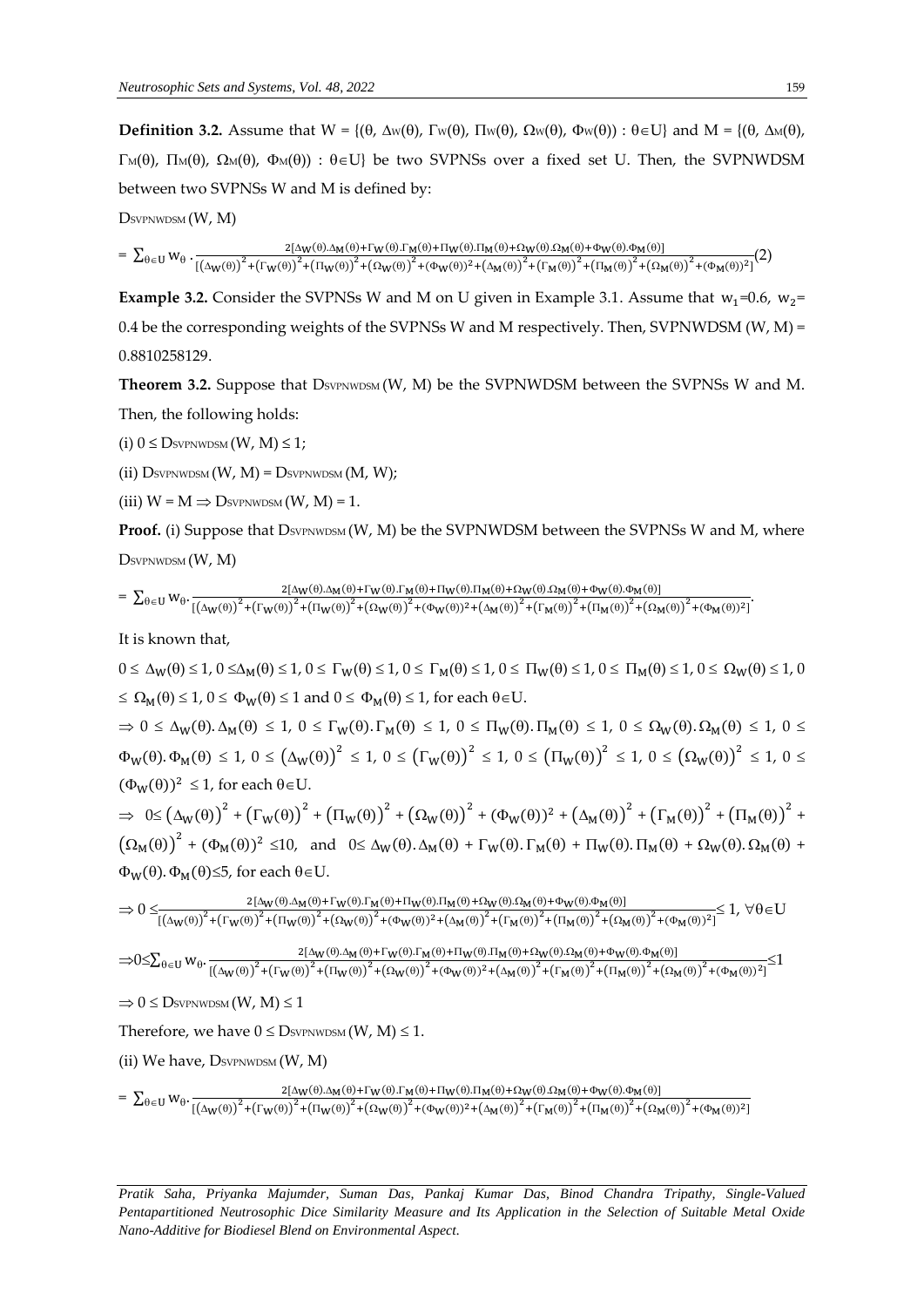=  $\sum_{\theta \in U} w_{\theta} \cdot \frac{2[\Delta_M(\theta) \Delta_W(\theta) + \Gamma_M(\theta) \Gamma_W(\theta) + \Pi_M(\theta) \Pi_W(\theta) + \Omega_M(\theta) + \Omega_M(\theta) + \Phi_M(\theta) \Phi_W(\theta)]}{\sqrt{2} \Delta_W(\theta) + \Delta_W(\theta) \Delta_W(\theta) + \Delta_W(\theta) \Delta_W(\theta) + \Delta_W(\theta) \Delta_W(\theta) + \Delta_W(\theta) \Delta_W(\theta) + \Delta_W(\theta) \Delta_W(\theta) + \Delta_W(\theta) \Delta_W(\theta) + \Delta_W(\theta) \Delta_W(\theta)$  $\theta \in U \text{ } W_{\theta} \cdot \frac{}{\left[(\Phi_{W}(\theta))^{2} + \left(\Delta_{M}(\theta)\right)^{2} + \left(\Gamma_{M}(\theta)\right)^{2} + \left(\Omega_{M}(\theta)\right)^{2} + (\Phi_{M}(\theta))^{2} + \left(\Delta_{W}(\theta)\right)^{2} + \left(\Gamma_{W}(\theta)\right)^{2} + \left(\Pi_{W}(\theta)\right)^{2} + \left(\Omega_{W}(\theta)\right)^{2} \right]}{(\Phi_{W}(\theta))^{2} + (\Phi_{M}(\theta))^{2} + (\Phi_{M}(\theta))^{2} + (\Phi_{M}(\theta))^{2} + (\Phi_{M}(\theta))^{2}$ 

 $=$  Dsvpnwdsm  $(M, W)$ 

Therefore,  $D_{SVPNWDSM}(W, M) = D_{SVPNWDSM}(M, W)$ .

(iii) Suppose that W and M be two SVPNSs over a fixed set U such that  $W = M$ . Assume that D<sub>SVPNWDSM</sub> (W, M) be the SVPNWDSM between W and M.

Now,  $W = M$ 

 $\Rightarrow \Delta_W(\theta) = \Delta_M(\theta)$ ,  $\Gamma_W(\theta) = \Gamma_M(\theta)$ ,  $\Pi_W(\theta) = \Pi_M(\theta)$ ,  $\Omega_W(\theta) = \Omega_M(\theta)$  and  $\Phi_W(\theta) = \Phi_M(\theta)$ , for each  $\theta \in U$ .  $\Rightarrow \Delta_W(\theta) \Delta_M(\theta) = (\Delta_W(\theta))^2$ ,  $\Gamma_W(\theta) \Gamma_M(\theta) = (\Gamma_W(\theta))^2$ ,  $\Pi_W(\theta) \Pi_M(\theta) = (\Pi_W(\theta))^2$ ,  $\Omega_W(\theta) \Omega_M(\theta) =$  $(\Omega_{\rm W}(\theta))^{2}$ ,  $\Phi_{\rm W}(\theta)$ .  $\Phi_{\rm M}(\theta) = (\Phi_{\rm W}(\theta))^{2}$ , for each  $\theta \in U$ .

 $\Rightarrow 2[\Delta_W(\theta).\Delta_M(\theta) + \Gamma_W(\theta).\Gamma_M(\theta) + \Pi_W(\theta).\Pi_M(\theta) + \Omega_W(\theta).\Omega_M(\theta) + \Phi_W(\theta).\Phi_M(\theta)] = [(\Delta_W(\theta))^2 +$  $(\Gamma_W(\theta))^2 + (\Pi_W(\theta))^2 + (\Omega_W(\theta))^2 + (\Phi_W(\theta))^2 + (\Delta_M(\theta))^2 + (\Gamma_M(\theta))^2 + (\Pi_M(\theta))^2 + (\Omega_M(\theta))^2 +$  $(\Phi_M(\theta))^2$ , for each  $\theta \in U$ .

|                          | $2[\Delta_{\mathbf{M}}(\theta).\Delta_{\mathbf{W}}(\theta)+\Gamma_{\mathbf{M}}(\theta).\Gamma_{\mathbf{W}}(\theta)+\Pi_{\mathbf{M}}(\theta).\Pi_{\mathbf{W}}(\theta)+\Omega_{\mathbf{M}}(\theta).\Omega_{\mathbf{W}}(\theta)+\Phi_{\mathbf{M}}(\theta).\Phi_{\mathbf{W}}(\theta)]$<br>$\forall \theta \in U$<br>$\Big[\big(\Phi_W(\theta)\big)^2+\big(\Delta_M(\theta)\big)^2+\big(\Gamma_M(\theta)\big)^2+\big(\Pi_M(\theta)\big)^2+\big(\Omega_M(\theta)\big)^2+\big(\Phi_M(\theta)\big)^2+\big(\Delta_W(\theta)\big)^2+\big(\Gamma_W(\theta)\big)^2+\big(\Pi_W(\theta)\big)^2+\big(\Omega_W(\theta)\big)^2\Big]$                                  |  |
|--------------------------|------------------------------------------------------------------------------------------------------------------------------------------------------------------------------------------------------------------------------------------------------------------------------------------------------------------------------------------------------------------------------------------------------------------------------------------------------------------------------------------------------------------------------------------------------------------------------------------------------------------------------------------------------|--|
|                          | $2[\Delta_M(\theta).\Delta_W(\theta)+\Gamma_M(\theta).\Gamma_W(\theta)+\Pi_M(\theta).\Pi_W(\theta)+\Omega_M(\theta).\Omega_W(\theta)+\Phi_M(\theta).\Phi_W(\theta)]$<br>$\Rightarrow \sum_{\theta \in U} W_{\theta} \cdot \frac{2 \Gamma_{\theta} W_{\theta} \cdot \frac{2 \Gamma_{\theta} W_{\theta} (\sqrt{3} \Gamma_{\theta} W_{\theta} (\sqrt{3} \Gamma_{\theta} W_{\theta} (\sqrt{3} \Gamma_{\theta} W_{\theta})))}{\left[ (\Phi_W(\theta))^2 + (\Delta_M(\theta))^2 + (\Gamma_M(\theta))^2 + (\Gamma_M(\theta))^2 + (\Gamma_M(\theta))^2 + (\Gamma_W(\theta))^2 + (\Gamma_W(\theta))^2 + (\Gamma_W(\theta))^2 + (\Gamma_W(\theta))^2 \right]}$ |  |
| $\overline{\phantom{a}}$ |                                                                                                                                                                                                                                                                                                                                                                                                                                                                                                                                                                                                                                                      |  |

 $\Rightarrow$  Dsvpnwdsm  $(M, W) = 1$ 

Therefore,  $W = M \Rightarrow D_{SVPNWDSM}(W, M) = 1$ .

#### **4. MADM-Strategy Based on SVPNWDSM under SVPNS Environment:**

The main focus of this section is to propose a MADM-strategy using the SVPNWDSM between two SVPNSs under the SVPNS environment. Figure-1 represents the proposed MADM-strategy**.**

Let us consider a MADM-problem, where  $L = \{L_1, L_2, \ldots, L_p\}$  is a set of possible alternatives and  $A = \{A_1, A_2, ..., A_q\}$  is the family of attributes. Then, the decision maker can give their evaluation information for each alternative L<sub>i</sub>(i = 1, 2,..., p)against the attribute  $A_i$ (j = 1, 2,..., q) by using SVPNS.

Then, the proposed MADM-strategy is designed in the following steps:

#### **Step-1: Decision Matrix Formation using SVPNS.**

Suppose, the decision maker gives their evaluation information by using the SVPNS  $E_{L_i} = \{(A_j, A_j) \mid \text{A}_i \leq \text{A}_j\}$  $\Delta_{ij}$ (L<sub>i</sub>,A<sub>j</sub>),  $\Gamma_{ij}$ (L<sub>i</sub>,A<sub>j</sub>),  $\Pi_{ij}$ (L<sub>i</sub>,A<sub>j</sub>),  $\Omega_{ij}$ (L<sub>i</sub>,A<sub>j</sub>),  $\Phi_{ij}$ (L<sub>i</sub>,A<sub>j</sub>)):A<sub>j</sub>  $\in$ A} for each alternative L<sub>i</sub> against the corresponding attributes  $A_j(j = 1, 2, ..., q)$ , where  $(\Delta_{ij}(L_i, A_j), \Gamma_{ij}(L_i, A_j), \Pi_{ij}(L_i, A_j), \Omega_{ij}(L_i, A_j), \Phi_{ij}(L_i, A_j))$  $=(L_i, A_j)(i = 1, 2, ..., p$  and  $j = 1, 2, ..., q)$  is an SVPNN. By using all these evaluation information, a decision matrix (DM) is billed as follows.

The decision matrix can be expressed as follows:

| $\mathbf{H}$<br>້ | . . | . .<br>- | . | . |  |
|-------------------|-----|----------|---|---|--|
|                   |     |          |   |   |  |

*Pratik Saha, Priyanka Majumder, Suman Das, Pankaj Kumar Das, Binod Chandra Tripathy, Single-Valued Pentapartitioned Neutrosophic Dice Similarity Measure and Its Application in the Selection of Suitable Metal Oxide Nano-Additive for Biodiesel Blend on Environmental Aspect.*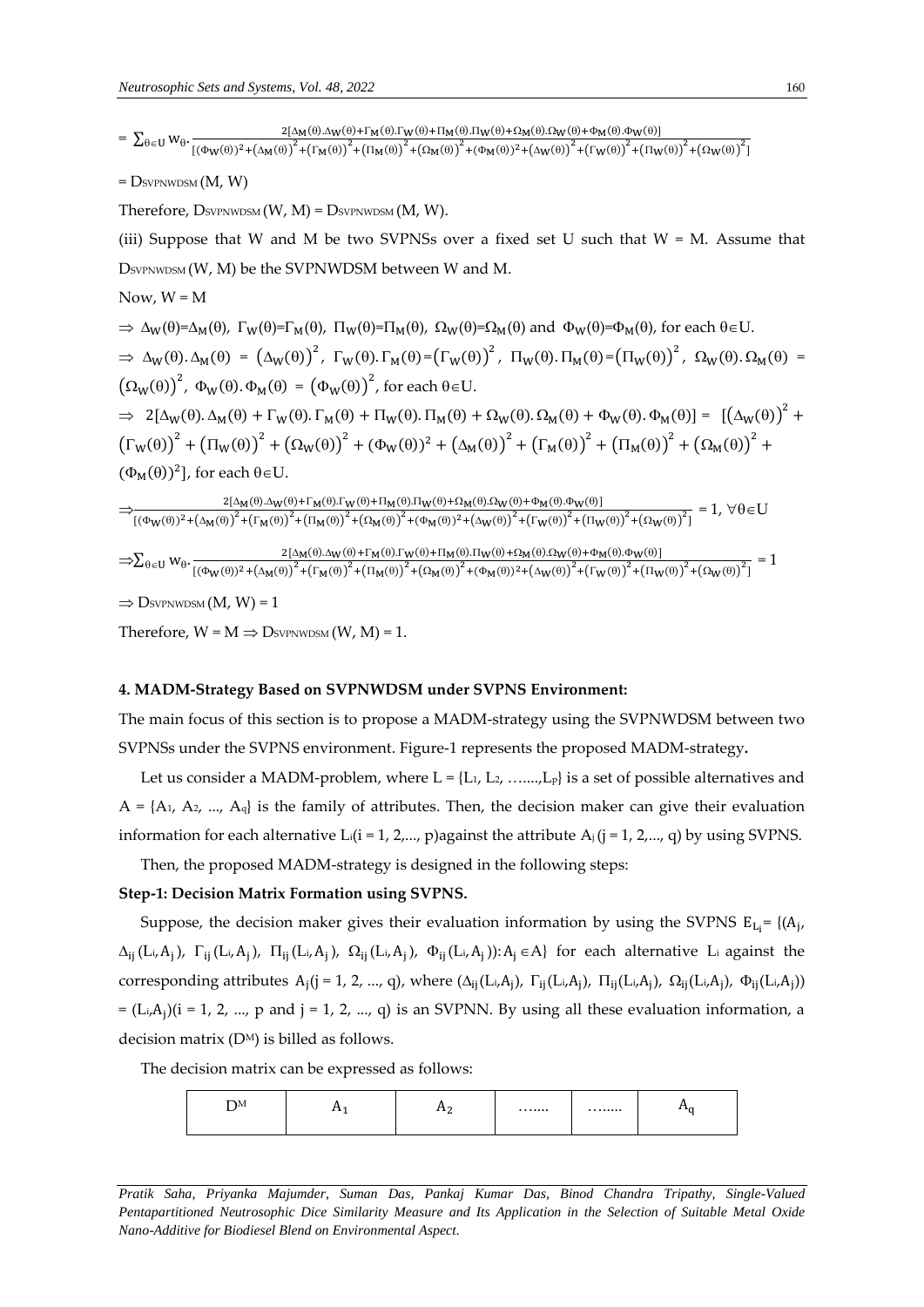| $L_1$          | $(L_1, A_1)$                       | $(L_1, A_1)$     |   | . | $(L_1, A_9)$     |
|----------------|------------------------------------|------------------|---|---|------------------|
| L <sub>2</sub> | (L <sub>2</sub> , A <sub>1</sub> ) | $(L_2, A_2)$     | . | . | $(L_2, A_9)$     |
|                | .                                  | .                |   | . | .                |
| $L_{\rm p}$    | $(L_{p}, A_{1})$                   | $(L_{P}, A_{2})$ | . | . | $(L_{p}, A_{q})$ |

# **Step-2: Selection of the Positive Ideal Solution for the Decision Matrix.**

The Positive Ideal Solution (PIS) for the decision matrix is defined as follows:

 $L^+ = [(\Delta_1^+, \Gamma_1^+, \Pi_1^+, \Omega_1^+, \Phi_1^+), (\Delta_2^+, \Gamma_2^+, \Pi_2^+, \Omega_2^+, \Phi_2^+), \ldots, (\Delta_m^+, \Gamma_m^+, \Pi_m^+, \Omega_m^+, \Phi_m^+)]$  $)]$ , (3) where  $\Delta_j^+$  = max { $\Delta_{ij}(L_i, A_j)$ : *i*=1, 2, 3, …,, *n*},  $\Gamma_j^+$  = max { $\Gamma_{ij}(L_i, A_j)$ : *i*=1, 2, 3, …,, *n*}, $\Pi_j^+$  = min { $\Pi_{ij}(L_i, A_j)$ :  $i=1, 2, 3, \ldots, n$ ,  $\Omega_j^+$  = min { $\Omega_{ij}(L_i, A_j)$ :  $i=1, 2, 3, \ldots, n$ } and  $\Phi_j^+$  = min { $\Phi_{ij}(L_i, A_j)$ :  $i=1, 2, 3, \ldots, n$ }.

### **Step-3: Calculation of Attribute's Weight.**

In any MADM problem, the decision maker can use the compromise function as tools for the calculation of the weight of each attribute those are completely unknown.

The compromise function is defined as follows:

$$
\Psi_j = \sum_{i=1}^p (3 + \Delta_{ij}(L_i, A_i) + \Gamma_{ij}(L_i, A_i) - \Pi_{ij}(L_i, A_i) - \Omega_{ij}(L_i, A_i) - \Phi_{ij}(L_i, A_i)) / 5.
$$
 (4)

Then, the weight of the j-th attribute is defined by  $w_j = \frac{\Psi_j}{\nabla q}$  $\Sigma_{j=1}^q \Psi_j$  $(5)$ 

Here,  $\sum_{i=1}^{q} w_i$  $y_{j=1}^{4} w_j = 1.$ 

# Step-4: Determination of the SVPNWDSM between PIS and E<sub>L<sub>i</sub> (i = 1, 2,..., p).</sub>

In this step, the SVPNWDSM between the decision elements from the decision matrix and the PIS is calculated by using eq. (2).

### **Step-5: Ranking Order of the Alternatives.**

Finally, the ranking order of alternatives is determined based on the ascending order of SVPNWDSM between the PIS and the decision elements from the decision matrix. The alternative associated with the highest SVPNWDSM value is the most suitable alternatives.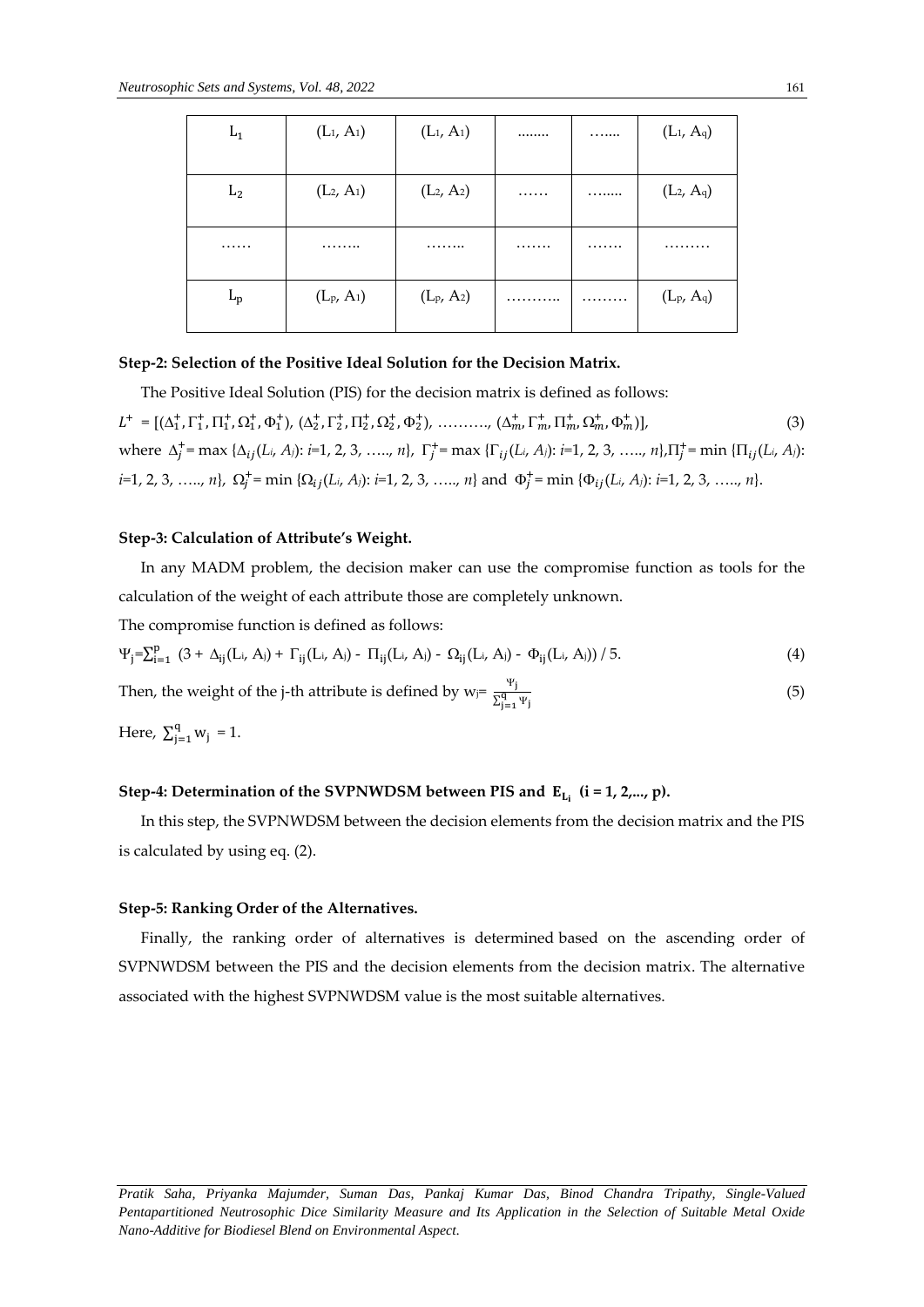



*Pratik Saha, Priyanka Majumder, Suman Das, Pankaj Kumar Das, Binod Chandra Tripathy, Single-Valued Pentapartitioned Neutrosophic Dice Similarity Measure and Its Application in the Selection of Suitable Metal Oxide Nano-Additive for Biodiesel Blend on Environmental Aspect.*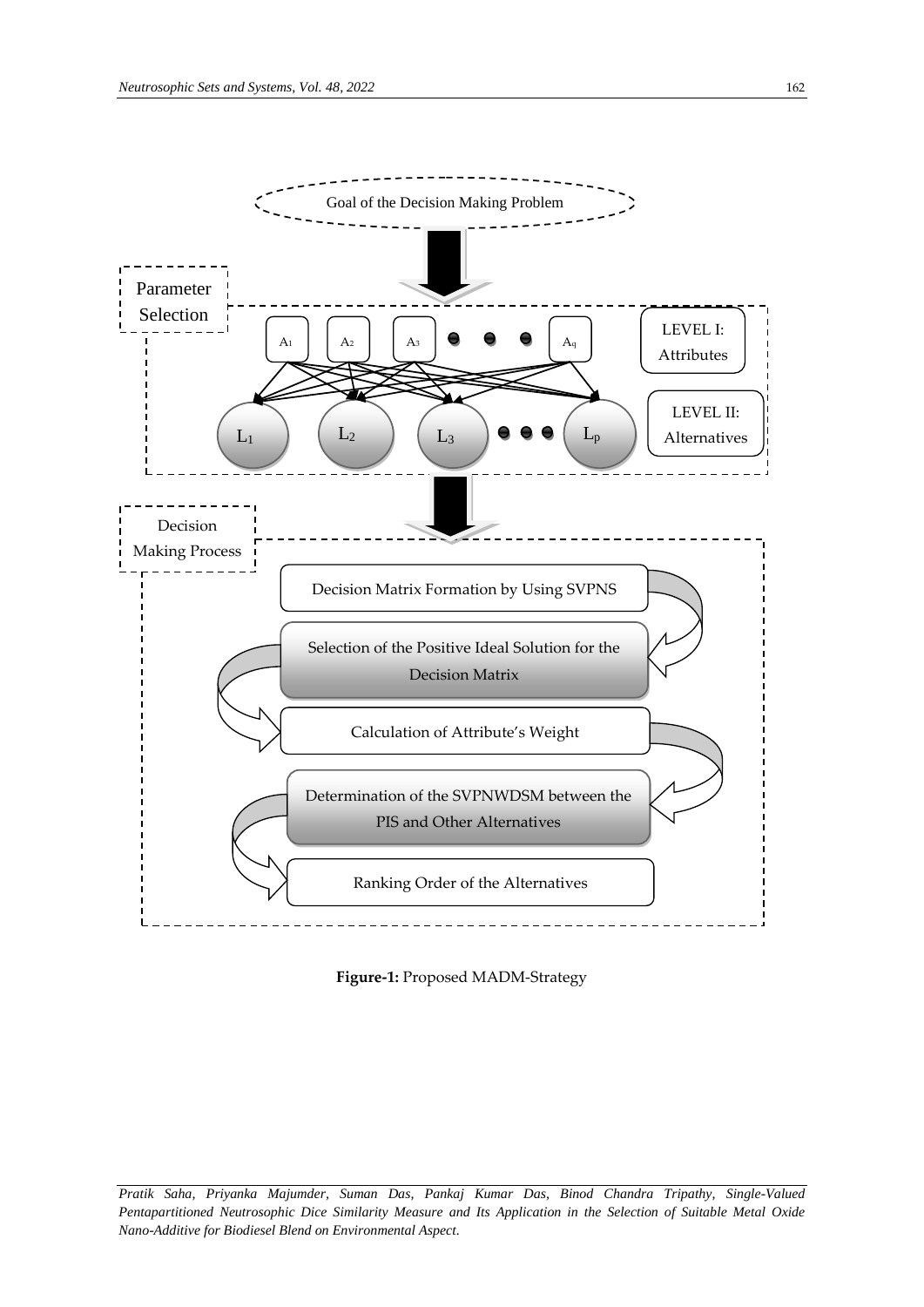# **5. Application of the Proposed MADM Strategy in the Selection of Suitable Metal Oxide Nano-Additive for Biodiesel Blend on Environmental Aspect under the SVPNS Environment:**

The search for a potential alternative fuel has flourished due to the global demand for fossil fuels and environmental problems. Among all alternative fuels, biodiesel has become more popular in many nations. But main problem with biodiesel have their low calorific value and low heat value, which result low engine performance. In different research studies, nano-additives have been proposed for improving the performance and emission characteristics of biodiesel. Metal oxide nano-additives are basically used frequently for the improvement of combustion quality.

The proposed research work focused on the selection of suitable metal oxide nano-additive for biodiesel blend on environmental aspect under the SVPNS environment.

For the current research work five attributes namely (*i*) CO emission, (*ii*) HC emission (*iii*) SO<sup>2</sup> emission, (*iv*) NO<sup>x</sup> emission and (*v*) Smoke emission, and six alternatives namely (*i*) GO, (*ii*) SiO2.,(*iii*) CuO, (*iv*) Al2O3, (*v*) Fe2O<sup>3</sup> and (*vi*) TiO<sup>2</sup> are chosen from different literature [1, 16, 31, 39, 41, 44]. Best alternative among them was chosen with the proposed MADM strategy under the SVPNS environment.

In addition of TiO<sub>2</sub> nano-particles the values of CO, HC and smoke opacity emission reduced, while emission of CO<sub>2</sub> and NO are increased. This happen due to the intensified combustion process as compared to Bio diesel blends without TiO<sub>2</sub> [31]. CuO nano-particles shows good impact in reduction of CO, HC and smoke emission though in addition of CuO nano-additive CO<sup>2</sup> emission increase while  $NO<sub>x</sub>$  emission increase slightly [39]. A comparative study was done by Tomar and Kumar [41] between Al2O<sub>3</sub> and Fe2O<sub>3</sub>. Reduction of all kind emission was observed with both nano-additives though Fe2O3 is slightly more effective in reduction of CO emission but in the case of SO<sub>2</sub> and NOx emission reduction, Al<sub>2</sub>O<sub>3</sub> is more effective. Effect of GO was studied by Hoseini et al. [16]. In addition of GO, the emission of HC and CO decrease with a penalty of increased  $NO<sub>x</sub>$ emission. The effect of Al<sub>2</sub>O<sub>3</sub> nano-particles was studied separately and it was observed that all the emission i.e., HC, CO, smoke and NO<sub>x</sub> emission reduced significantly at different loading condition. Ağbuluta et al. [1] have done a comparative study among three nano-particles metallic oxide namely Al<sub>2</sub>O<sub>3</sub>, TiO<sub>2</sub> and SiO<sub>2</sub>. In [1], the authors reported, emission of CO, HC and NO<sub>x</sub> were reduced in the presence of three nano-additives with blend though the highest reduction of CO emission observed with Al<sub>2</sub>O<sub>3</sub> nano-particles and highest  $NO<sub>x</sub>$  emission with TiO<sub>2</sub> nano-particles. Table-1 represents the list of nano-Particles added to biodiesel and their corresponding engine emissions.

| Table-1: List of nano-particles added to biodiesel and their corresponding engine emissions |  |  |  |
|---------------------------------------------------------------------------------------------|--|--|--|

| Nano-     | Operating | CO | HC | NO <sub>x</sub> | CO <sub>2</sub> | Smoke |
|-----------|-----------|----|----|-----------------|-----------------|-------|
| particles | Condition |    |    |                 |                 |       |
| & Dosage  |           |    |    |                 |                 |       |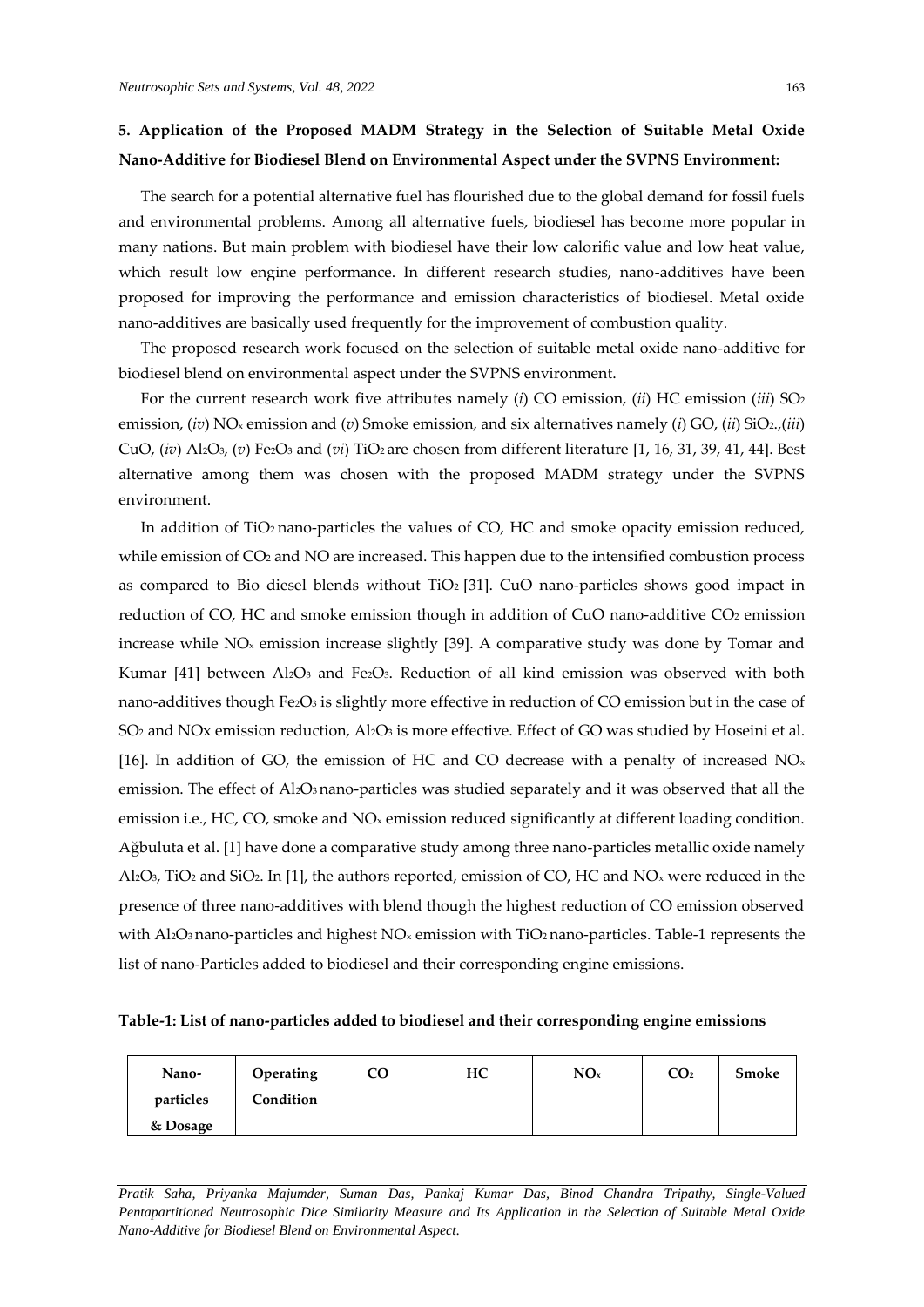| TiO <sub>2</sub> 0.01% by                            | 1000 rpm,     | $B_2O+TiO_2$ | $B_2O+TiO_2$                         | TiO <sub>2</sub>                     |           | Average   |
|------------------------------------------------------|---------------|--------------|--------------------------------------|--------------------------------------|-----------|-----------|
| mass [31]                                            | 1500 rpm,     | reduce the   | reduce HC                            | dramatically                         |           | reduction |
|                                                      | 2000rpm,      | 25.56% CO    | emission                             | increasing the                       |           | 25.07%    |
|                                                      | 2500 rpm,     | emission     | around 34.12%                        | in cylinder                          |           |           |
|                                                      | 3000 rpm      | compared     | at 3000 rpm                          | pressure and                         |           |           |
|                                                      |               | to Diesel    |                                      | temperature                          |           |           |
|                                                      |               |              |                                      | since the rising                     |           |           |
|                                                      |               |              |                                      | of NO                                |           |           |
|                                                      |               |              |                                      | emission                             |           |           |
| CuO, 25, 50,                                         | Different     | Reduced      | Reduced                              | Increase                             | Increase  | Reduced   |
| and 75                                               | load          |              |                                      | slightly                             |           |           |
| ppm[39]                                              | condition     |              |                                      |                                      |           |           |
| Fe2O3, Al2O3,                                        | 1800 rpm      | Reduced      |                                      | Reduced(up to                        |           | 10-15%    |
| 30;60;90                                             | and at 50%    |              |                                      | 24%Reduction                         |           | lower at  |
| ppm[41]                                              | load          |              |                                      | found with                           |           | 300 ppm   |
|                                                      | condition     |              |                                      | $Al_2O_3$                            |           |           |
| GO,                                                  | 2100 rpm      | Reduced      | Reduced                              | Increase                             | Increase  |           |
| 30;60;90 ppm                                         | and different |              |                                      |                                      |           |           |
| $[16]$                                               | load          |              |                                      |                                      |           |           |
|                                                      | condition     |              |                                      |                                      |           |           |
| $Al_2O_3$                                            | 1500 rpm      | Reduced      | Reduced                              | Reduced                              | Reduced   | Reduced   |
| 25;50 ppm [44]                                       | and different | (Maximum     | (Maximum                             | (Maximum                             | (Maximu   | (Maximu   |
|                                                      | load          | Reduction    | Reduction                            | Reduction                            | m         | m         |
|                                                      | condition     | found with   | found with 50                        | found with 50                        | Reductio  | Reductio  |
|                                                      |               | 50 ppm       | ppm Al <sub>2</sub> O <sub>3</sub> ) | ppm Al <sub>2</sub> O <sub>3</sub> ) | n found   | n found   |
|                                                      |               | $Al_2O_3$    |                                      |                                      | with 50   | with 50   |
|                                                      |               |              |                                      |                                      | ppm       | ppm       |
|                                                      |               |              |                                      |                                      | $Al_2O_3$ | $Al_2O_3$ |
| Al <sub>2</sub> O <sub>3</sub> ;TiO <sub>2</sub> ,Si | 2000 rpm      | Reduced      | Reduced                              | Increase                             |           |           |
| O <sub>2</sub> ppm $[1]$                             | and different | (Maximum     | (Maximum                             | (Maximum                             |           |           |
|                                                      | load          | Reduction    | Reduction                            | increment                            |           |           |
|                                                      | condition     | found with   | found with                           | found with                           |           |           |
|                                                      |               | $Al_2O_3$    | $Al_2O_3$                            | $TiO2$ )                             |           |           |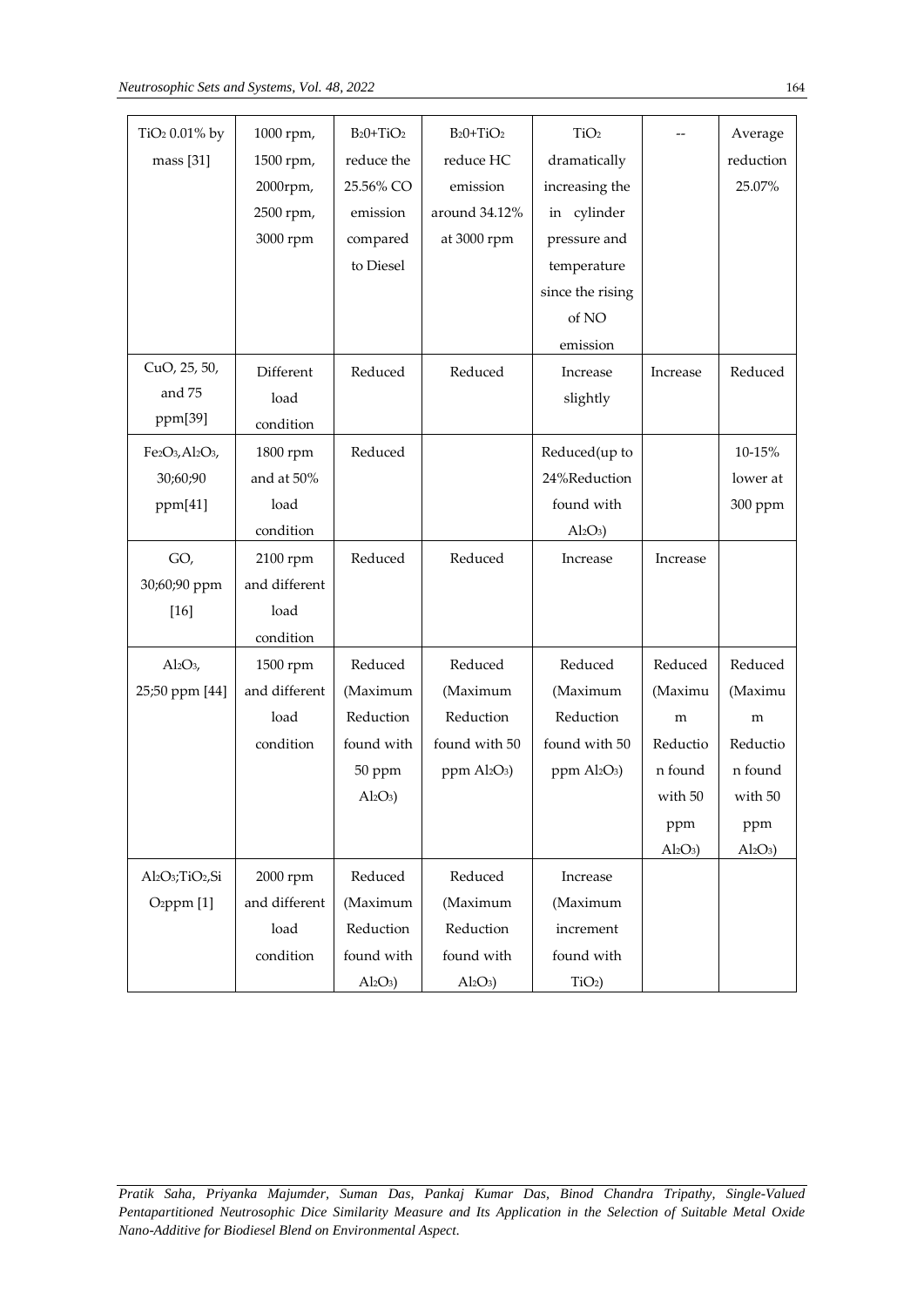

**Figure-2:** Decision Hierarchy of the Current MADM Problem

Figure-2 represents decision hierarchy of the current MADM problem and steps involve in the current MADM problem is presented as follows:

By using the evaluation information for all alternatives given by the decision makers, prepare the decision matrix in Table-2.

|                | A <sub>1</sub>            | A <sub>2</sub>            | A <sub>3</sub>            | A <sub>4</sub>            | A <sub>5</sub>            |
|----------------|---------------------------|---------------------------|---------------------------|---------------------------|---------------------------|
| $\mathbf{L}_1$ | (1.0, 0.2, 0.2, 0.0, 0.0) | (0.8, 0.1, 0.1, 0.1, 0.1) | (0.9, 0.0, 0.2, 0.1, 0.1) | (1.0, 0.0, 0.2, 0.1, 0.1) | (0.9, 0.0, 0.0, 0.0, 0.1) |
| L <sub>2</sub> | (1.0, 0.1, 0.2, 0.1, 0.2) | (0.9, 0.1, 0.2, 0.2, 0.1) | (0.8, 0.1, 0.0, 0.0, 0.1) | (0.9, 0.0, 0.0, 0.1, 0.1) | (0.9, 0.1, 0.0, 0.2, 0.0) |
| L <sub>3</sub> | (1.0, 0.1, 0.0, 0.0, 0.1) | (0.9, 0.0, 0.1, 0.1, 0.2) | (0.9, 0.1, 0.1, 0.1, 0.1) | (0.8, 0.1, 0.2, 0.1, 0.1) | (1.0, 0.2, 0.0, 0.0, 0.1) |
| L <sub>4</sub> | (0.9, 0.2, 0.1, 0.1, 0.0) | (1.0, 0.1, 0.0, 0.0, 0.1) | (0.9, 0.1, 0.1, 0.1, 0.1) | (1.0, 0.1, 0.0, 0.0, 0.1) | (0.8, 0.1, 0.1, 0.2, 0.1) |
| L <sub>5</sub> | (1.0, 0.2, 0.1, 0.1, 0.1) | (0.8, 0.1, 0.0, 0.0, 0.1) | (0.7, 0.2, 0.0, 0.1, 0.1) | (0.8, 0.1, 0.0, 0.0, 0.1) | (1.0, 0.1, 0.0, 0.0, 0.1) |
| L <sub>6</sub> | (0.8, 0.1, 0.1, 0.2, 0.1) | (1.0, 0.0, 0.1, 0.2, 0.1) | (0.9, 0.0, 0.2, 0.1, 0.1) | (0.8, 0.1, 0.1, 0.2, 0.1) | (1.0, 0.1, 0.0, 0.0, 0.1) |

#### **Table-2: Decision Matrix**

Now, by using the eq. (3), the PIS  $(L^+)$  is formed for the decision matrix in Table-3.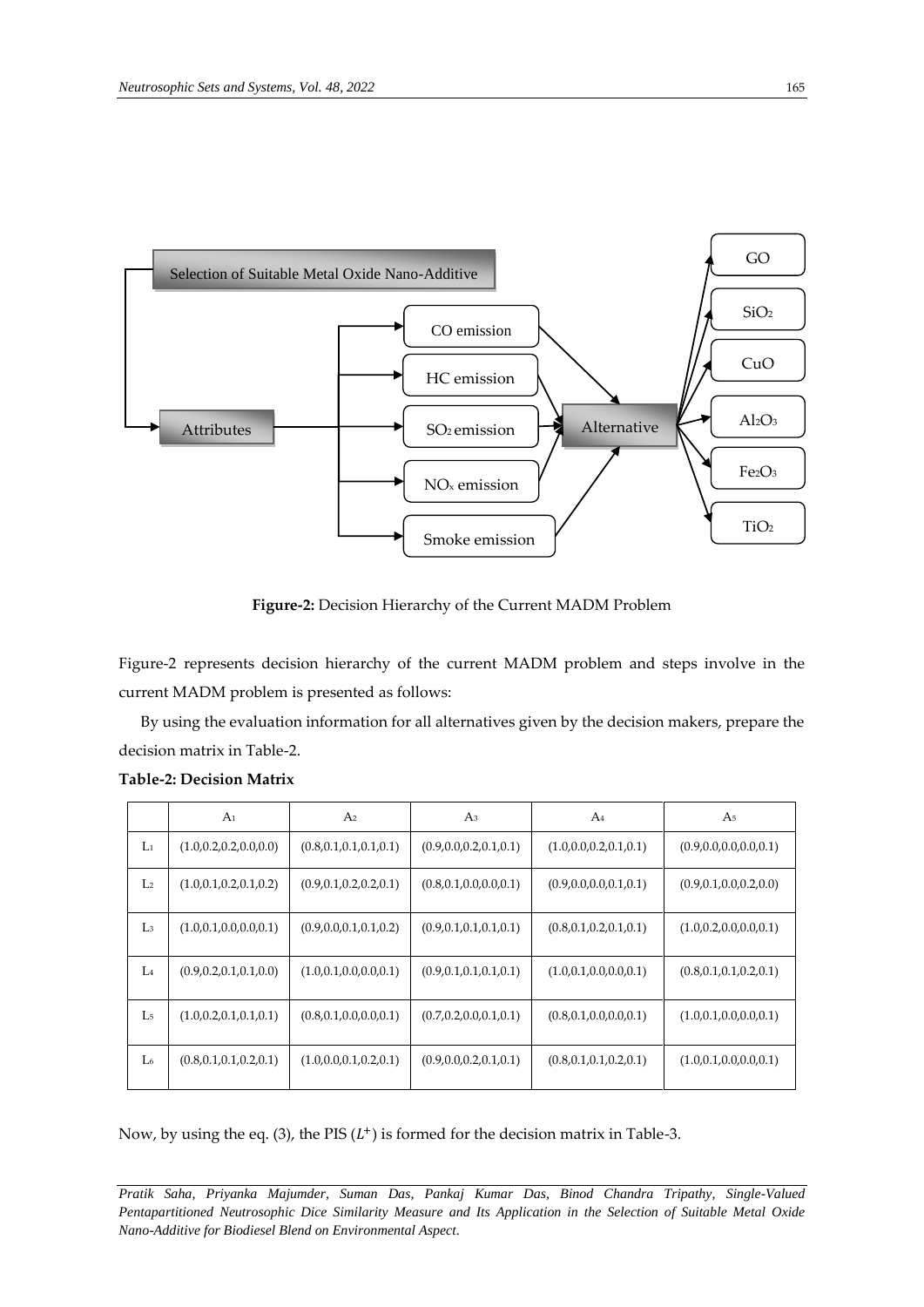**Table-3: Positive Ideal Solution**

|            | A1                        | A2                        | Aз                        | A4                        | A5                        |  |
|------------|---------------------------|---------------------------|---------------------------|---------------------------|---------------------------|--|
| $r +$<br>ப | (1.0, 0.2, 0.0, 0.0, 0.0) | (1.0, 0.1, 0.0, 0.0, 0.1) | (0.9, 0.2, 0.0, 0.0, 0.1) | (1.0, 0.1, 0.0, 0.0, 0.1) | (1.0, 0.2, 0.0, 0.0, 0.0) |  |

Weights of the attributes are determined by using the eq. (4)  $\&$  eq. (5). The weights of the attribute are w1 =0.2042819, w2 =0.1962533, w3 =0.1953613, w4 =0.1971454, w5 =0.2069581.

By using the eq. (2), obtained SVPNWDSM of similarities between the PIS and the decision elements from the decision matrix as follows:

Dsvpnwdsm  $(L_1, L^+) = 0.966693;$ 

DSVPNWDSM  $(L_2, L^+) = 0.968999;$ 

DSVPNWDSM  $(L_3, L^+) = 0.978151;$ 

DSVPNWDSM  $(L_4, L^+) = 0.980355;$ 

DSVPNWDSM  $(L_5, L^+) = 0.978792;$ 

DSVPNWDSM  $(L_6, L^+) = 0.95907$ .

The ascending order of the SVPNWDSM between the PIS and the decision elements from the decision matrix is as follows:

Dsvpnwdsm (L6, L<sup>+</sup>) <Dsvpnwdsm (L1, L<sup>+</sup>) <Dsvpnwdsm (L2, L<sup>+</sup>) <Dsvpnwdsm (L3, L<sup>+</sup>) <Dsvpnwdsm (L5, L<sup>+</sup>)  $<$ Dsvpnwdsm (L<sub>4</sub>, L<sup>+</sup>).

Hence, the alternative L4 i.e., Al2O3 is the most suitable metal oxide nano-additive for the biodiesel blend on environmental aspect under the SVPNS environment.

#### **6. Comparative Study:**

To verify the proposed result based on the SVPNWDSM, an investigation has been conducted for the purpose of comparison with the existing MADM techniques [13, 23].

From the comparative table (see Table-4) it is observed that the existing methods support the same performance as per the proposed method for best attribute. According to the Table-4 it is clear that the weighted values of all attribute are much closed for two existing methods. In case of proposed technique the weighted values of all attribute is not closed compare to existing tool, it helps to take better decision for considering attributes. So the proposed method is more effective compare to considering MADM methods.

#### **Table-4: Comparative Study**

| Methods                                                                                     | L1             |                | Lз                                   | $L_4$          | L5.         | L6              | Ranking Order                       |
|---------------------------------------------------------------------------------------------|----------------|----------------|--------------------------------------|----------------|-------------|-----------------|-------------------------------------|
| MADM Strategy Based on<br><b>Tangent Similarity Measure</b><br>under SVPNS Environment [13] | 6292<br>↖<br>ᡡ | 4<br>866<br>56 | 1409<br>$\overline{\mathbf{8}}$<br>⊂ | ↽<br>502<br>98 | 982482<br>⊂ | 5305<br>55<br>⊂ | $L_6 < L_1 < L_2 < L_3 < L_5 < L_4$ |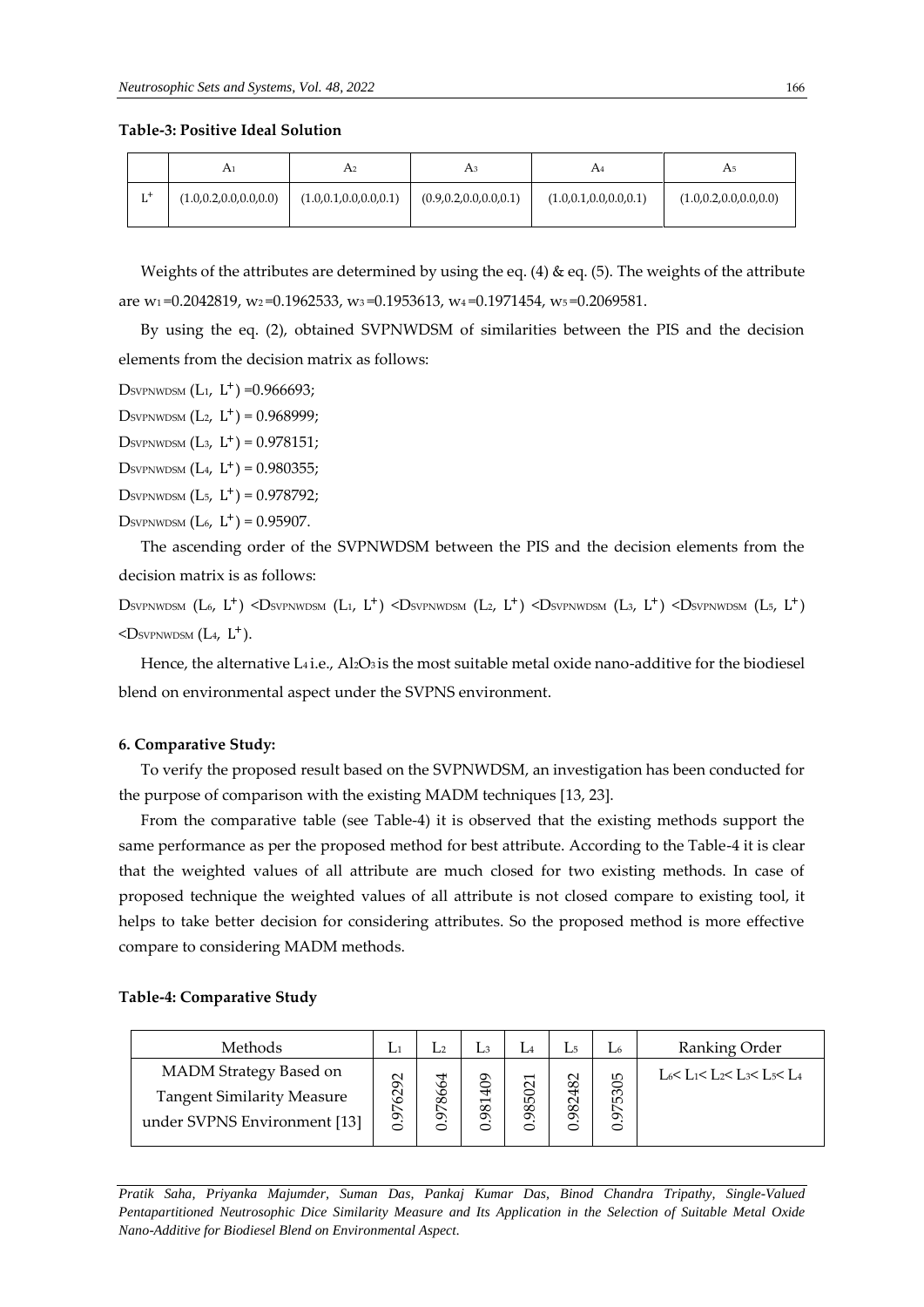| MADM Strategy Based on<br>Cosine Similarity Measure<br>under SVPNS Environment [23] | S<br>$\overline{\phantom{0}}$<br>8347<br>0 | .834963<br>$\bullet$ | 834974<br>$\circ$ | .836300<br>$\circ$ | 835798<br>$\circ$ | 834743<br>Ö | L1< L6< L2< L3< L5< L4 |
|-------------------------------------------------------------------------------------|--------------------------------------------|----------------------|-------------------|--------------------|-------------------|-------------|------------------------|
| Proposed MADM Strategy                                                              | 0.966693                                   | 0.968999             | 0.978151          | ഥ<br>98035<br>ö    | 0.978792          | 0.959070    | L6< L1< L2< L3< L5< L4 |

From the above comparison Table-4, it is clear that  $L_4$  is the most appropriate alternative in all the MADM strategies.

# **7. Conclusions:**

In this article, a novel MADM is proposed for selecting suitable nano-additives for biodiesel to enhance performance and emissions characteristics of internal combustion engines. Using this method, a ranking among the alternatives is generated. The ranking order  $L_6 < L_1 < L_2 < L_3 < L_5 < L_4$  is derived by the proposed method. It is obvious from the ranking order generated by the new method that alternative  $Li$  is the best among all alternatives. A comparison of the results obtained by the new MADM method is performed using different existing methods. Based on all methods, alternative L<sup>4</sup> is the best, and therefore, it is concluded that the proposed method is well suited for solving such a problem.

In a future study, the nano-additive selected from this present work will be applied to biodiesel in different concentrations and its performance and emission characteristics will be examined experimentally. Further, it is hoped that, the proposed MADM-strategy can also be used to deal with the other real life problems such as Data Mining [30], Medical Diagnosis [35-36], Fault Diagnosis [46-47], and decision-making problems such as Tender Selection [7], Electronic Goods Selection [12], Plot Selection [13], Weaver Selection [15], Brick Selection [25, 29], Logistic Center Location Selection [32-33], Teacher Selection [37], etc.

**Conflict of Interest:** The authors declare that they have no conflict of interest.

**Authors Contribution:** The authors declare that all the authors have equal contribution for the preparation of this article.

# **References:**

- 1. Ağbulut, Ü., Karagöz, M., Sarıdemir, S., & Öztürk, A. (2020). Impact of various metal-oxide based nanoparticles and biodiesel blends on the combustion, performance, emission, vibration and noise characteristics of a CI engine. *Fuel*, 270, 117521.
- 2. Atanassov, K. (1986). Intuitionistic fuzzy sets. *Fuzzy Sets and Systems*, 20, 87-96.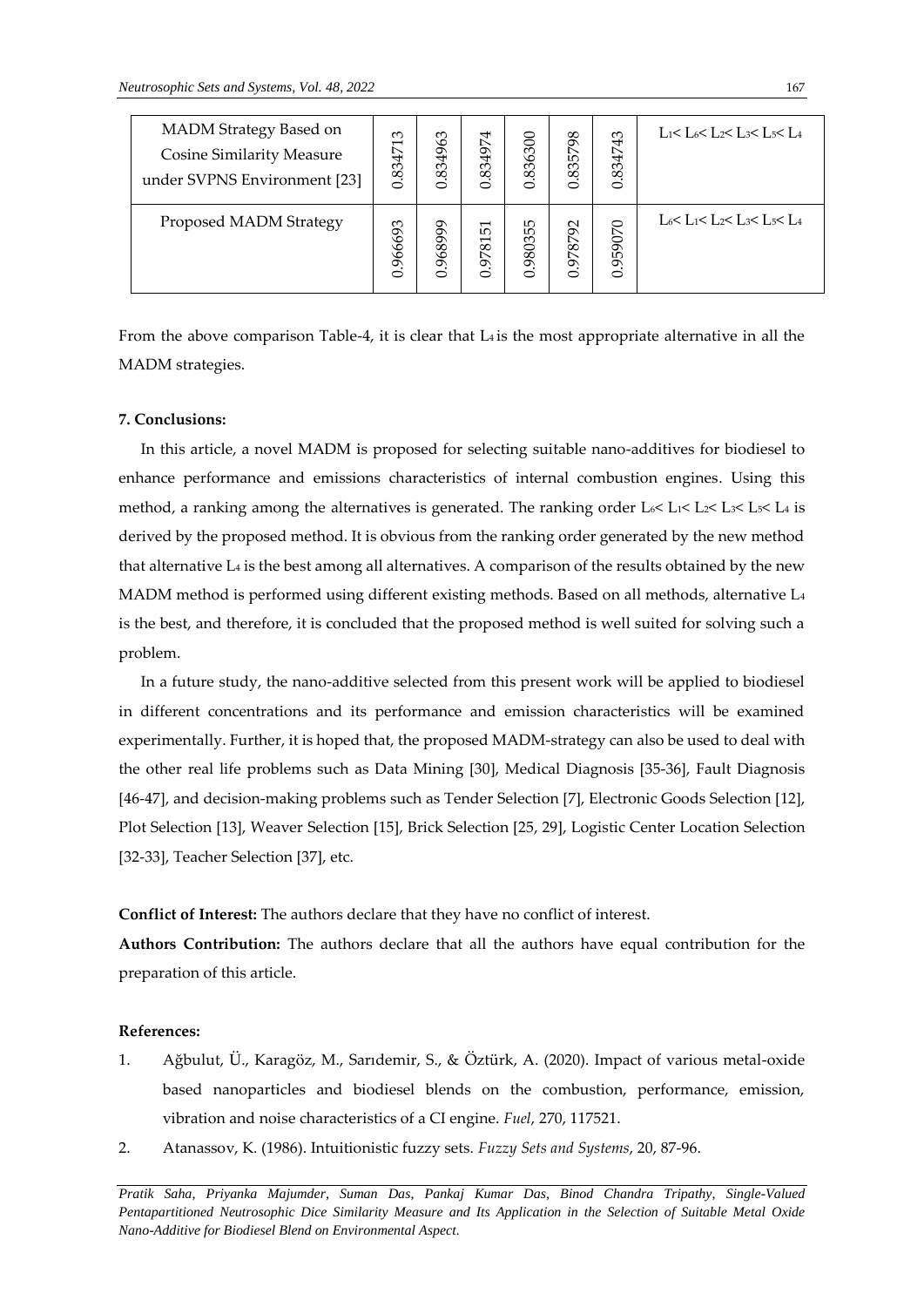- 3. Biswas, P., Pramanik, S., & Giri, B.C. (2014). Entropy based grey relational analysis method for multi-attribute decision making under single valued neutrosophic assessments. *Neutrosophic Sets and Systems*, 2, 102-110.
- 4. Das, S. (2021). Neutrosophic Supra Simply Open Set and Neutrosophic Supra Simply Compact Space. *Neutrosophic Sets and Systems*, 43, 105-113.
- 5. Das, S., Das, R., & Granados, C. (2021). Topology on QuadripartitionedNeutrosophic Sets. *Neutrosophic Sets and Systems*, 45, 54-61.
- 6. Das, S., Das, R., Granados, C., & Mukherjee, A. (2021). PentapartitionedNeutrosophic*Q*-Ideals of *Q*-Algebra. *Neutrosophic Sets and Systems*, 41, 52-63.
- 7. Das, S., Das, R., & Tripathy, B.C. (2020). Multi criteria group decision making model using single-valued neutrosophic set. *LogForum*, 16(3), 421-429.
- 8. Das, S., & Pramanik, S. (2020). Generalized neutrosophic *b*-open sets in neutrosophic topological space. *Neutrosophic Sets and Systems*, 35, 522-530.
- 9. Das, S., & Pramanik, S. (2020). Neutrosophic Φ-open sets and neutrosophic Φ-continuous functions. *Neutrosophic Sets and Systems*,38, 355-367.
- 10. Das, S., & Pramanik, S. (2020). Neutrosophic simply soft open set in neutrosophic soft topological space. *Neutrosophic Sets and Systems*, 38, 235-243.
- 11. Das, S., & Pramanik, S. (2021). Neutrosophic Tri-Topological Space. *Neutrosophic Sets and Systems*, 45, 366-377.
- 12. Das, S., Shil, B., & Pramanik, S. (In Press). SVPNS-MADM strategy based on GRA in SVPNS Environment. *Neutrosophic Sets and Systems*.
- 13. Das, S., Shil, B., & Tripathy, B.C. (2021). Tangent Similarity Measure Based MADM-Strategy under SVPNS-Environment. *Neutrosophic Sets and Systems*, 43, 93-104.
- 14. Das, S., & Tripathy, B.C. (2021). Pentapartitioned Neutrosophic Topological Space. *Neutrosophic Sets and Systems*, 45, 121-132.
- 15. Dey, P.P., Pramanik, S., & Giri, B.C. (2015). An extended grey relational analysis based interval neutrosophic multi attribute decision making for weaver selection. *Journal of New Theory*, 9, 82-93.
- 16. Hoseini, S.S., Najafi, G., Ghobadian, B., Ebadi, M.T., Mamat, R., & Yusaf, T. (2020). Performance and emission characteristics of a CI engine using graphene oxide (GO) nano-particles additives in biodiesel-diesel blends. *Renewable Energy*, 145, 458-465.
- 17. Kamaci, H. (2020). Neutrosophic Cubic Hamacher Aggregation Operators and Their Applications in Decision Making. *Neutrosophic Sets and Systems*, 33, 234-255.
- 18. Kamaci, H. (2021). Simplified Neutrosophic Multiplicative Refined Sets and Their Correlation Coefficients with Application in Medical Pattern Recognition. *Neutrosophic Sets and Systems*, 41, 270-285.

*Pratik Saha, Priyanka Majumder, Suman Das, Pankaj Kumar Das, Binod Chandra Tripathy, Single-Valued Pentapartitioned Neutrosophic Dice Similarity Measure and Its Application in the Selection of Suitable Metal Oxide Nano-Additive for Biodiesel Blend on Environmental Aspect.*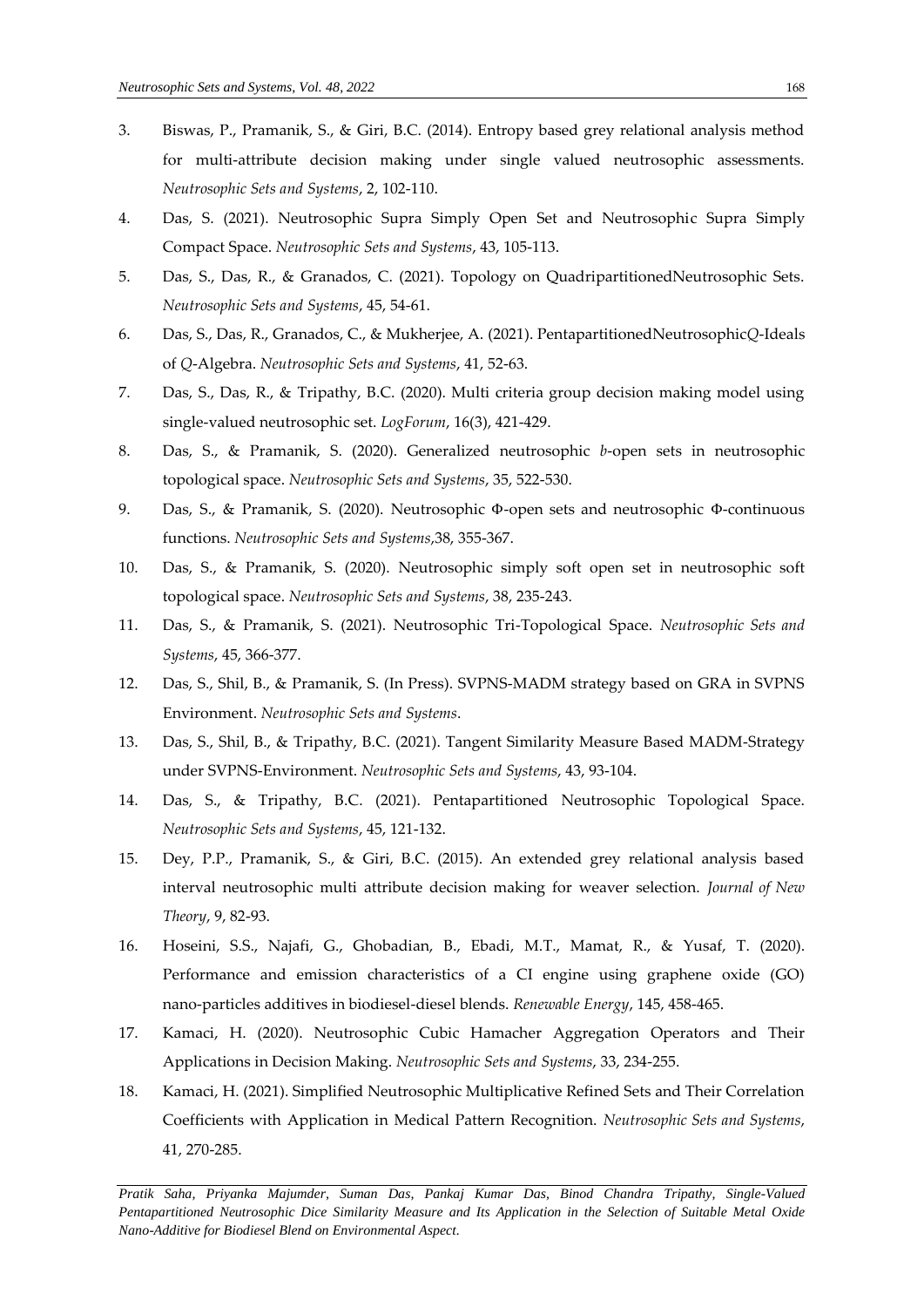- 19. Kamaci, H. (2021). Linguistic single-valued neutrosophic soft sets with applications in game theory. *International Journal of Intelligent Systems*, 36(8), 3917-3960.
- 20. Kamaci, H., Garg, H., & Petchimuthu, S. (2021). Bipolar trapezoidal neutrosophic sets and their Dombi operators with applications in multicriteria decision making. *Soft Computing*, 25(13), 8417-8440.
- 21. Liu, D., Chen, X., & Peng, D. (2018). The Intuitionistic Fuzzy Linguistic Cosine Similarity Measure and Its Application in Pattern Recognition. *Complexity*, 2018, Article ID 9073597, 1-11. https://doi.org/10.1155/2018/9073597
- 22. Majumder, P., Biswas, P., & Majumder, S. (2020). Application of New TOPSIS Approach to Identify the Most Significant Risk Factor and Continuous Monitoring of Death of COVID-19. *Electronic Journal of General Medicine*, 17(6).
- 23. Majumder, P., Das, S., Das, R., & Tripathy, B.C. (2021). Identification of the Most Significant Risk Factor of COVID-19 in Economy Using Cosine Similarity Measure under SVPNS-Environment. *Neutrosophic Sets and Systems*, 46, 112-127.
- 24. Mallick, R., & Pramanik, S. (2020). Pentapartitioned neutrosophic set and its properties. *Neutrosophic Sets and Systems*, 36, 184-192.
- 25. Mondal, K., & Pramanik, S. (2015). Neutrosophic decision making model for clay-brick selection in construction field based on grey relational analysis. *Neutrosophic Sets and Systems*, 9, 72-79.
- 26. Mondal, K., & Pramanik, S. (2015). Neutrosophic tangent similarity measure and its application to multiple attribute decision making. *NeutrosophicSets and Systems*, 9, 80-87.
- 27. Mondal, K., Pramanik, S., & Giri, B.C. (2018). Interval neutrosophic tangent similarity measure based MAMD strategy and its application to MAMD problems. *Neutrosophic Sets and Systems*, 19, 47-53.
- 28. Mondal, K., Pramanik, S., & Giri, B.C. (2018). Single valued neutrosophic hyperbolic sine similarity measure based MADM strategy. *Neutrosophic Sets and Systems*, 20, 3-11.
- 29. Mondal, K., Pramanik, S., & Smarandache, F. (2014). Intuitionistic fuzzy multi-criteria group decision making approach to quality-brick selection problem. *Journal of Applied Quantitative Methods*, 9(2), 35-50.
- 30. Mondal, K., Pramanik, S., & Smarandache, F. (2016). Role of neutrosophic logic in data mining. *New Trends in Neutrosophic Theory and Application*. *Pons Editions*, *Brussels*, 15-23.
- 31. Örs, I., Sarıkoç, S., Atabani, A.E., Ünalan, S.E.B.A.H.A.T.T.İ.N., & Akansu, S.O. (2018). The effects on performance, combustion and emission characteristics of DICI engine fuelled with TiO2 nanoparticles addition in diesel/biodiesel/n-butanol blends. Fuel, 234, 177-188.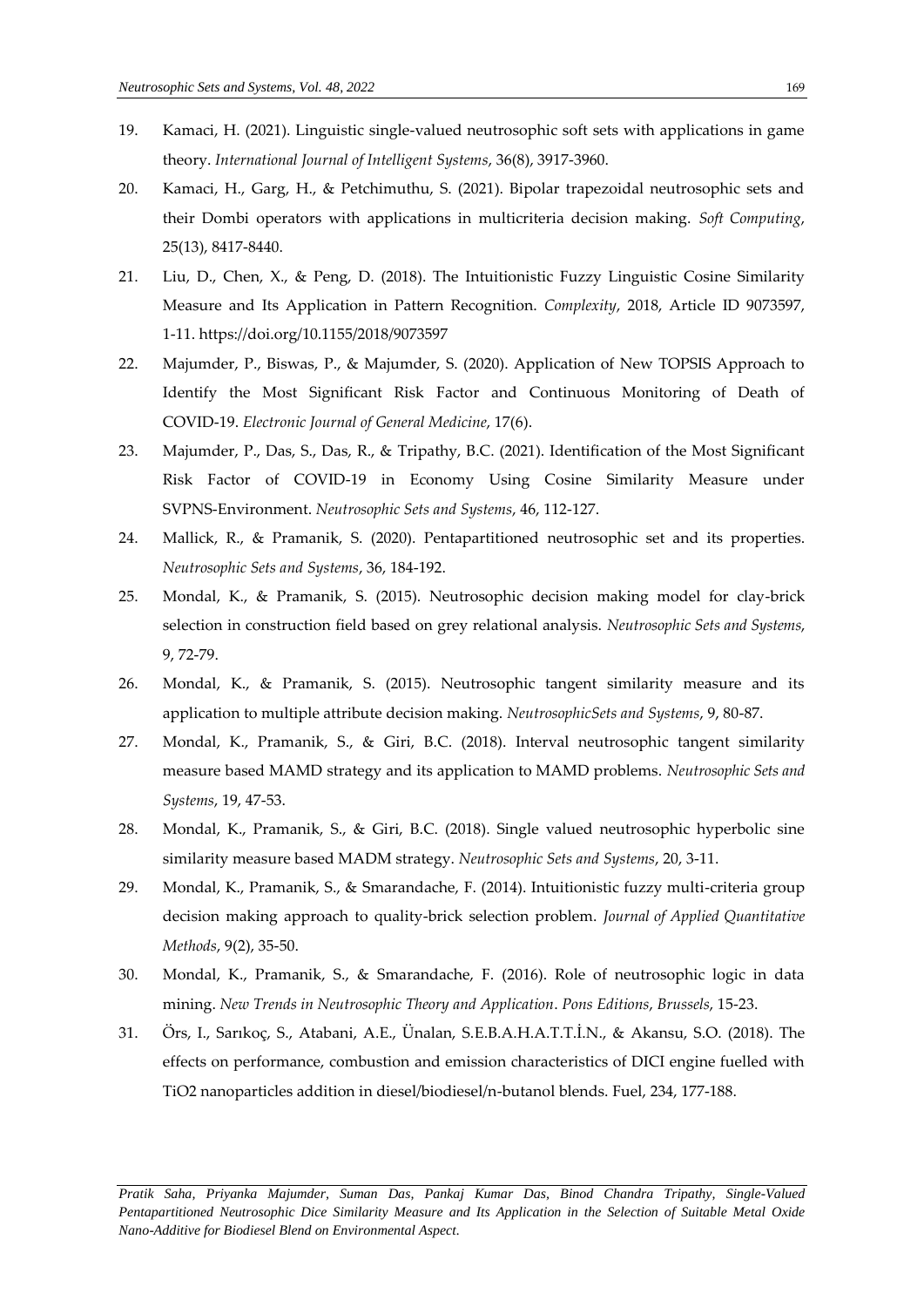- 32. Pramanik, S., Dalapati, S., & Roy, T.K. (2016). Logistics center location selection approach based on neutrosophic multi criteria decision making. *New Trends in Neutrosophic Theory and Application*. *Pons Editions*, *Brussels*, 161-174.
- 33. Pramanik, S., Dalapati, S., & Roy, T.K. (2018). Neutrosophic multi-attribute group decision making strategy for logistic center location selection. *Neutrosophic Operational Research*, Vol. III. *Pons Asbl*, *Brussels*, 13-32.
- 34. Pramanik, S., Dey, P.P., & Giri, B.C. (2015). TOPSIS for single valued neutrosophic soft expert set based multi-attribute decision making problems. *Neutrosophic Sets and Systems*, 10, 88-95.
- 35. Pramanik, S., & Mondal, K. (2015). Cosine similarity measure of rough neutrosophic sets and its application in medical diagnosis. *Global Journal of Advanced Research*, 2(1), 212-220.
- 36. Pramanik, S., & Mondal, K. (2015). Cotangent similarity measure of rough neutrosophic sets and its application to medical diagnosis. *Journal of New Theory*, 4, 464-471.
- 37. Pramanik, S., & Mukhopadhyaya, D. (2011). Grey relational analysis based intuitionistic fuzzy multi criteria group decision-making approach for teacher selection in higher education. *International Journal of Computer Applications*, 34(10), 21-29.
- 38. Poonia, M., & Bajaj, R.K. (2021). On Measures of Similarity for Neutrosophic Sets with Applications in Classification and Evaluation Processes. *Neutrosophic Sets and Systems*, 93, 86-100.
- 39. Rastogi, P.M., Sharma, A., & Kumar, N. (2021). Effect of CuO nanoparticles concentration on the performance and emission characteristics of the diesel engine running on jojoba (SimmondsiaChinensis) biodiesel. *Fuel*, 286, 119358.
- 40. Smarandache, F. (1998). A unifying field in logics, neutrosophy: neutrosophic probability, set and logic. *Rehoboth*, *American Research Press*.
- 41. Tomar, M., & Kumar, N. (2020). Influence of nanoadditives on the performance and emission characteristics of a CI engine fuelled with diesel, biodiesel, and blends–a review. *Energy Sources*, *Part A: Recovery*, *Utilization*, *and Environmental Effects*, 42(23), 2944-2961.
- 42. Tripathy, B.C., & Das, S. (2021). Pairwise Neutrosophic*b*-Continuous Function in NeutrosophicBitopological Spaces. *Neutrosophic Sets and Systems*, 43, 82-92.
- 43. Ulucay, V., Deli, I., & Sahin, M. (2016). Similarity measures of bipolar neutrosophic sets and their application to multiple criteria decision making. *Neural Computing& Application*, DOI 10.1007/s00521-016-2479-1
- 44. Venu, H., & Appavu, P. (2020). Al2O<sup>3</sup> nano additives blended Polanga biodiesel as a potential alternative fuel for existing unmodified DI diesel engine. *Fuel*, 279, 118518.
- 45. Wang, H., Smarandache, F., Zhang, Y.Q., & Sunderraman, R. (2010). Single valued neutrosophic sets. *Multispace and Multistructure*, 4, 410-413.

*Pratik Saha, Priyanka Majumder, Suman Das, Pankaj Kumar Das, Binod Chandra Tripathy, Single-Valued Pentapartitioned Neutrosophic Dice Similarity Measure and Its Application in the Selection of Suitable Metal Oxide Nano-Additive for Biodiesel Blend on Environmental Aspect.*